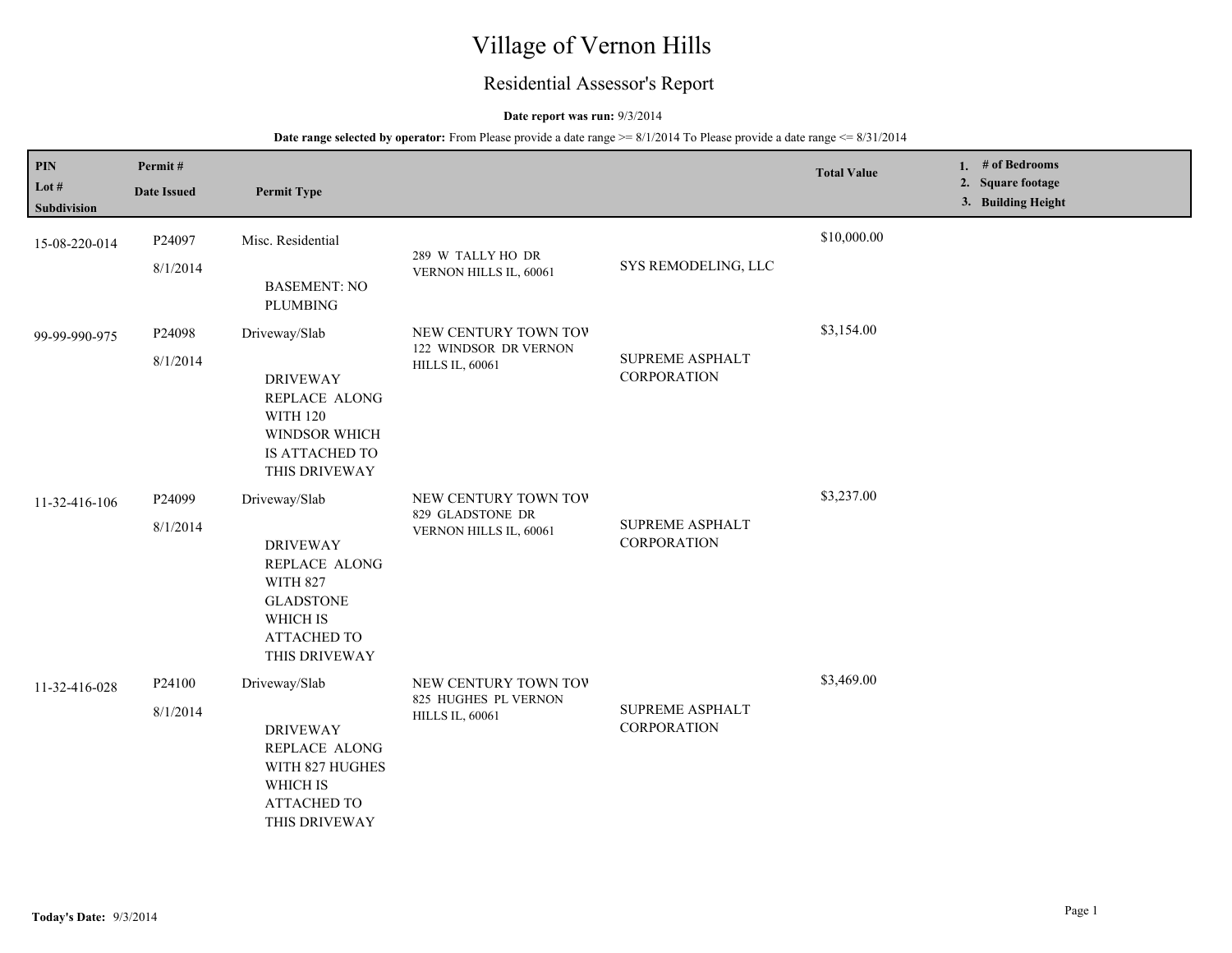| PIN<br>Lot #<br>Subdivision                            | Permit#<br><b>Date Issued</b> | <b>Permit Type</b>                                                                                                               |                                                                          |                                               | <b>Total Value</b> | 1. # of Bedrooms<br>2. Square footage<br>3. Building Height |
|--------------------------------------------------------|-------------------------------|----------------------------------------------------------------------------------------------------------------------------------|--------------------------------------------------------------------------|-----------------------------------------------|--------------------|-------------------------------------------------------------|
| 11-32-416-053                                          | P24101<br>8/1/2014            | Driveway/Slab<br><b>DRIVEWAY</b><br>REPLACE ALONG<br><b>WITH 827</b><br><b>FAILKNER WHICH</b><br>IS ATTACHED TO<br>THIS DRIVEWAY | NEW CENTURY TOWN TOV<br>825 FAULKNER PL VERNON<br><b>HILLS IL, 60061</b> | SUPREME ASPHALT<br><b>CORPORATION</b>         | \$2,739.00         |                                                             |
| 99-99-101-184<br>POD 18, LOT 21                        | P24102<br>8/1/2014            | Swimming Pool/Spa<br><b>INGROUND POOL</b><br>AND HOT TUB                                                                         | 120 DILLON'S CT VERNON<br><b>HILLS IL, 60061</b>                         | 18<br>ROSEBROOK POOLS                         | \$85,000.00        |                                                             |
| 15-08-409-026                                          | P24103<br>8/1/2014            | Re-Roofing<br><b>REROOF</b>                                                                                                      | 160 MONTCLAIR RD<br>VERNON HILLS IL, 60061                               | <b>GERALDO ROOFING</b><br>CORPORATION         | \$7,918.00         |                                                             |
| 99-99-996-720                                          | P24104<br>8/1/2014            | Fence<br><b>FENCE</b>                                                                                                            | 1048 CREEK VIEW DR<br>VERNON HILLS IL, 60061                             | RAMU KALVAKUNTLA                              | \$600.00           | 3.4.00                                                      |
| 11-29-201-099<br>LOT <sub>4</sub><br>POD <sub>13</sub> | P24105<br>8/1/2014            | Misc. Residential<br>CONSTRUCT<br><b>BRICK FIREPLACE</b><br>IN REAR YARD                                                         | 2107 N BEAVER CREEK DR<br>VERNON HILLS IL, 60061                         | 13<br>LOT <sub>4</sub><br>HARDSCAPE CREATIONS | \$8,100.00         |                                                             |
| 15-04-310-020                                          | P24106<br>8/1/2014            | Driveway/Slab<br>Sidewalk<br>DRIVEWAY,<br>SIDEWALK, &<br><b>GARAGE FLOOR</b>                                                     | 100 ASHEVILLE CT VERNON<br><b>HILLS IL, 60061</b>                        | <b>MIKE TORRES</b>                            | \$800.00           |                                                             |
| 15-04-303-062                                          | P24108<br>8/1/2014            | Re-Roofing<br><b>REROOF</b>                                                                                                      | 108 BIRMINGHAM PL<br>VERNON HILLS IL, 60061                              | <b>R K ROOFING</b>                            | \$8,600.00         |                                                             |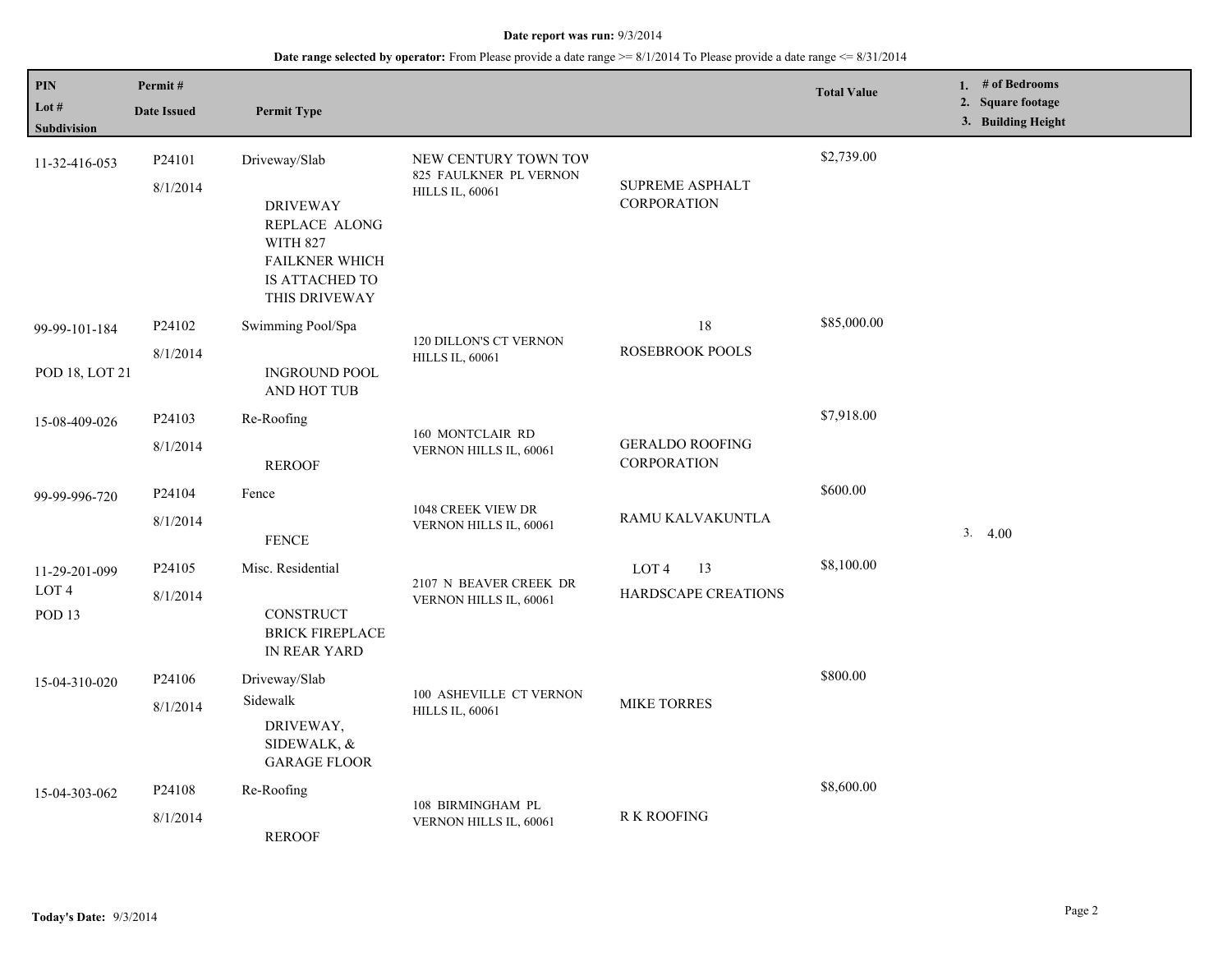| PIN                  | Permit#            |                      |                                                |                                            | <b>Total Value</b> | 1. # of Bedrooms                        |
|----------------------|--------------------|----------------------|------------------------------------------------|--------------------------------------------|--------------------|-----------------------------------------|
| Lot #<br>Subdivision | <b>Date Issued</b> | <b>Permit Type</b>   |                                                |                                            |                    | 2. Square footage<br>3. Building Height |
| 15-06-415-003        | P24109             | Driveway/Slab        |                                                |                                            | \$2,200.00         |                                         |
|                      | 8/4/2014           | <b>DRIVEWAY</b>      | 103 N SOUTHFIELD DR<br>VERNON HILLS IL, 60061  | <b>ASHLEY PLOTKIN</b>                      |                    |                                         |
| 99-99-992-180        | P24110             | Patio                | 2072 N INVERNESS DR                            |                                            | \$10,000.00        |                                         |
|                      | 8/4/2014           | <b>PATIO</b>         | VERNON HILLS IL, 60061                         | <b>JASON ALLEN</b>                         |                    |                                         |
| 15-06-415-011        | P24111             | Siding/Soffit/Fascia | 71 N SOUTHFIELD DR                             |                                            | \$7,000.00         |                                         |
|                      | 8/4/2014           | <b>SIDING</b>        | VERNON HILLS IL, 60061                         | MODERN RESTORATION                         |                    |                                         |
| 15-08-109-013        | P24112             | Fence                |                                                |                                            | \$1,670.00         |                                         |
|                      | 8/4/2014           | <b>FENCE</b>         | 315 GREENBRIER LN<br>VERNON HILLS IL, 60061    | <b>MARK GOLDMAN</b>                        |                    | 3. 6.00                                 |
| 99-99-991-908        | P24113             | Re-Roofing           | 1946 N OLYMPIC DR<br>VERNON HILLS IL, 60061    |                                            | \$15,521.00        |                                         |
|                      | 8/4/2014           | <b>REROOF</b>        |                                                | AMERICAN BUILDING<br>CONTRACTORS INC-UNLIM |                    |                                         |
| 99-99-996-558        | P24114             | Re-Roofing           | 1880 N TREVINO TER                             |                                            | \$13,993.00        |                                         |
|                      | 8/4/2014           | <b>REROOF</b>        | VERNON HILLS IL, 60061                         | AMERICAN BUILDING<br>CONTRACTORS INC-UNLIM |                    |                                         |
| 15-04-305-023        | P24118             | Re-Roofing           |                                                |                                            | \$7,951.00         |                                         |
|                      | 8/5/2014           | <b>REROOF</b>        | 105 AUSTIN CT VERNON<br><b>HILLS IL, 60061</b> | <b>SARGON CONSTRUCTION C</b>               |                    |                                         |
| 11-32-203-005        | P24119             | Siding/Soffit/Fascia |                                                |                                            | \$6,300.00         |                                         |
|                      | 8/5/2014           | <b>SIDING</b>        | 1103 GRANT PL VERNON<br><b>HILLS IL, 60061</b> | <b>DMX EXTERIOR GROUP</b>                  |                    |                                         |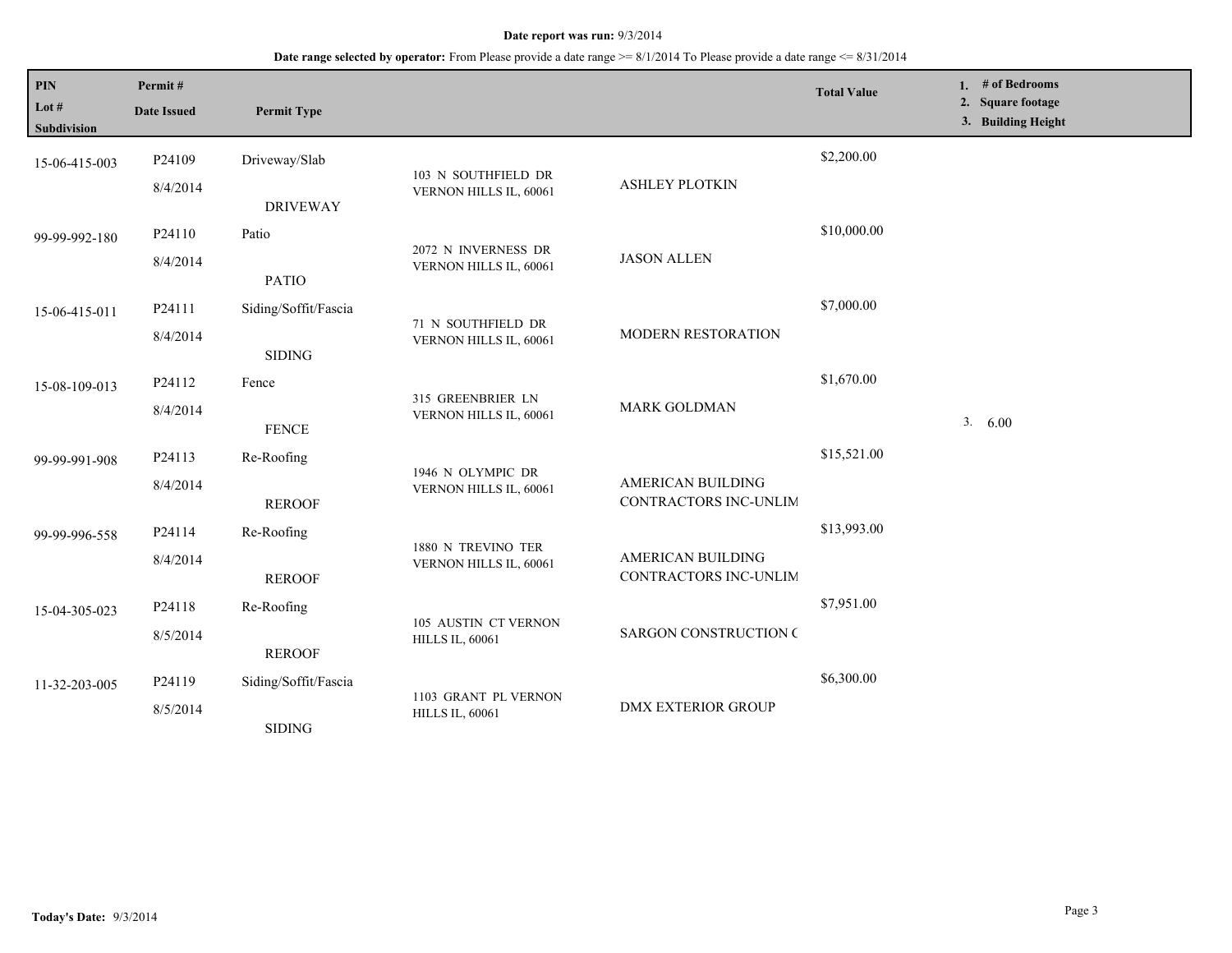| PIN<br>Lot $#$     | Permit#            |                                                                                                                                             |                                                      |                              | <b>Total Value</b> | 1. $#$ of Bedrooms<br>2. Square footage |
|--------------------|--------------------|---------------------------------------------------------------------------------------------------------------------------------------------|------------------------------------------------------|------------------------------|--------------------|-----------------------------------------|
| <b>Subdivision</b> | <b>Date Issued</b> | <b>Permit Type</b>                                                                                                                          |                                                      |                              |                    | 3. Building Height                      |
| 99-99-100-652      | P24120             | Private Sidewalk                                                                                                                            |                                                      |                              | \$2,471.00         |                                         |
|                    | 8/5/2014           | <b>REPLACE 8</b><br><b>SECTIONS OF</b><br>SIDEWALKS AT<br>GLADSTONE,<br>HARDING,<br>BROWNING,<br>WINDSOR,<br>HUGHES, AND<br><b>FAULKNER</b> | 0 NEW CENTURY TOWN #2<br>VERNON HILLS IL, 60061      | <b>GREEN PINES LANDSCAPE</b> |                    |                                         |
| 99-99-996-768      | P24122<br>8/5/2014 | Re-Roofing<br><b>REROOF</b>                                                                                                                 | 648 W SYCAMORE ST<br>VERNON HILLS IL, 60061          | A & A IMPROVEMENTS           | \$12,945.00        |                                         |
| 15-09-102-009      | P24123             | Water Heater                                                                                                                                |                                                      | <b>RAYMOND S PTAK</b>        | \$1,195.00         |                                         |
|                    | 8/6/2014           | <b>WATER HEATER</b>                                                                                                                         | <b>18 LINDON LN VERNON</b><br><b>HILLS IL, 60061</b> |                              |                    |                                         |
| 99-99-993-691      | P24124             | Furnace                                                                                                                                     |                                                      | ALLIED HEATING AND AIR       | \$4,500.00         |                                         |
|                    | 8/6/2014           | Air<br>A/C & FURNANCE                                                                                                                       | 335 PIERCE CT VERNON<br><b>HILLS IL, 60061</b>       |                              |                    |                                         |
| 15-08-209-019      | P24125             | Sewer Repair                                                                                                                                | 214 DEERPATH DR VERNON                               |                              | \$2,200.00         |                                         |
|                    | 8/6/2014           | SEWER REPAIR,<br><b>FRONT YARD</b><br><b>NEAR STOOP</b>                                                                                     | <b>HILLS IL, 60061</b>                               | AHS PLUMBING                 |                    |                                         |
| 15-05-415-009      | P24126             | Water Heater                                                                                                                                |                                                      |                              | \$700.00           |                                         |
|                    | 8/6/2014           | <b>WATER HEATER</b>                                                                                                                         | 23 MONTEREY DR VERNON<br><b>HILLS IL, 60061</b>      | ALL STAR PLUMBING            |                    |                                         |
| 15-08-202-014      | P24127             | Siding/Soffit/Fascia                                                                                                                        |                                                      |                              | \$3,850.00         |                                         |
|                    | 8/6/2014           | <b>SIDING SHED</b>                                                                                                                          | 50 MONTEREY DR VERNON<br><b>HILLS IL, 60061</b>      | DAVID W EINHORN              |                    |                                         |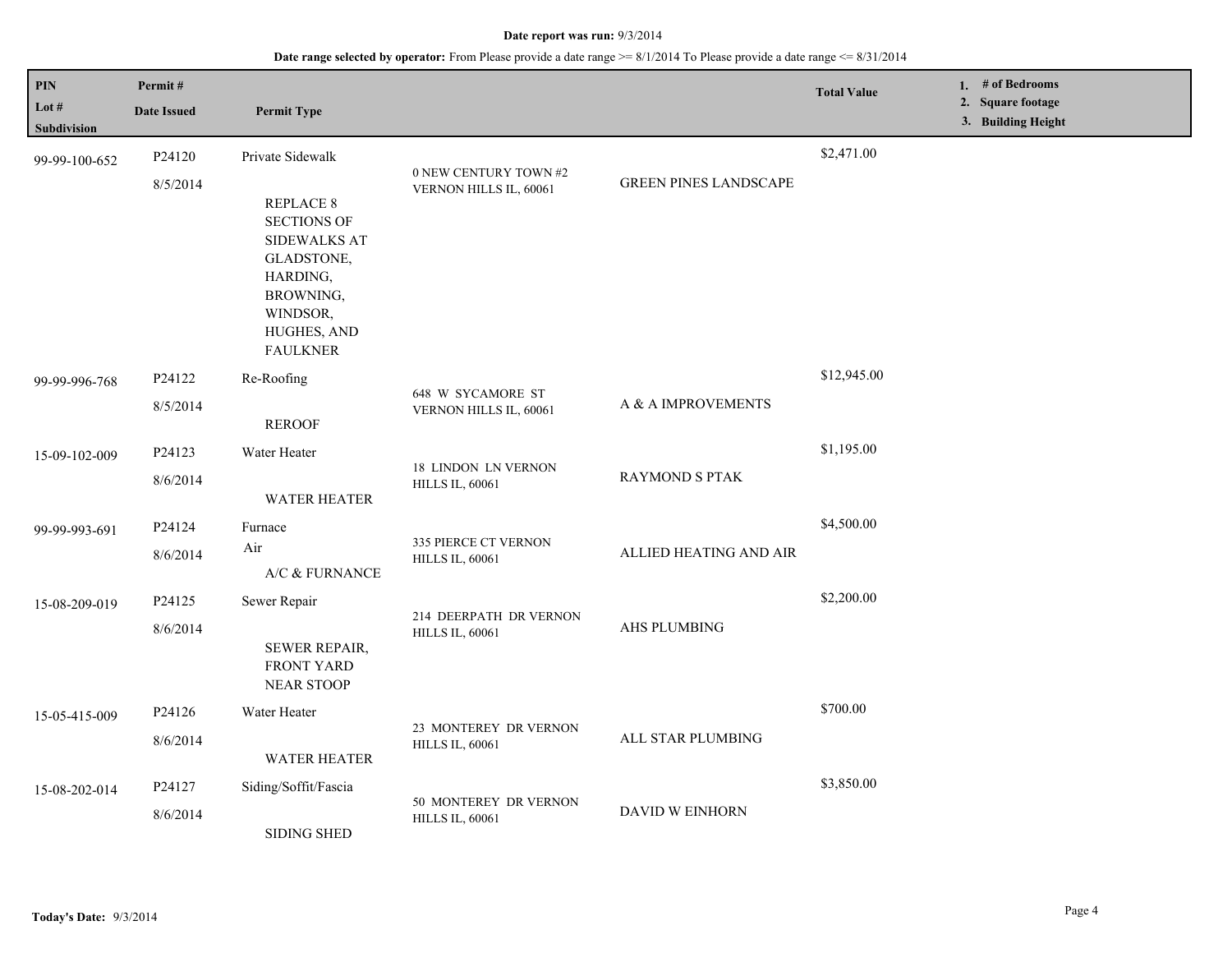### **Date range selected by operator:** From Please provide a date range >= 8/1/2014 To Please provide a date range <= 8/31/2014

| PIN<br>Lot #<br>Subdivision | Permit#<br><b>Date Issued</b> | <b>Permit Type</b>                                         |                                                   |                                        | <b>Total Value</b> | 1. # of Bedrooms<br>2. Square footage<br>3. Building Height |
|-----------------------------|-------------------------------|------------------------------------------------------------|---------------------------------------------------|----------------------------------------|--------------------|-------------------------------------------------------------|
| 15-05-406-033               | P24128<br>8/6/2014            | Water Heater<br><b>TANKLESS WATER</b><br><b>HEATER</b>     | 209 ASHLAND CT VERNON<br><b>HILLS IL, 60061</b>   | TOP TEC                                | \$4,000.00         |                                                             |
| 15-05-406-033               | P24129<br>8/6/2014            | Air Conditioning<br>A/C                                    | 209 ASHLAND CT VERNON<br><b>HILLS IL, 60061</b>   | TOP TEC                                | \$9,100.00         |                                                             |
| 15-06-401-041               | P24132<br>8/7/2014            | Re-Roofing<br><b>REROOF</b>                                | 264 N SOUTHFIELD DR<br>VERNON HILLS IL, 60061     | ALOHA CONSTRUCTION IN                  | \$5,200.00         |                                                             |
| 15-08-106-025               | P24133<br>8/7/2014            | Re-Roofing<br><b>REROOF</b>                                | 207 COURT OF ASH VERNON<br><b>HILLS IL, 60061</b> | ALOHA CONSTRUCTION IN                  | \$2,600.00         |                                                             |
| 15-08-410-004               | P24134<br>8/7/2014            | Re-Roofing<br><b>REROOF</b>                                | 107 SUSSEX CIR VERNON<br><b>HILLS IL, 60061</b>   | ALOHA CONSTRUCTION IN                  | \$5,800.00         |                                                             |
| 99-99-996-662               | P24135<br>8/7/2014            | Re-Roofing<br><b>REROOF</b>                                | 248 E MARSEILLES ST<br>VERNON HILLS IL, 60061     | TOTAL CONSTRUCTION<br>CONCEPTS (UNLTD) | \$9,000.00         |                                                             |
| 99-99-992-421               | P24136<br>8/7/2014            | Re-Roofing<br><b>REROOFING</b>                             | 219 E LASALLE ST VERNON<br><b>HILLS IL, 60061</b> | TOTAL CONSTRUCTION<br>CONCEPTS (UNLTD) | \$8,500.00         |                                                             |
| 15-06-401-040               | P24137<br>8/7/2014            | Re-Roofing<br><b>REROOF</b>                                | 260 N SOUTHFIELD DR<br>VERNON HILLS IL, 60061     | ALOHA CONSTRUCTION IN                  | \$5,600.00         |                                                             |
| 15-08-407-012               | P24138<br>8/7/2014            | Re-Roofing<br>Siding<br><b>REROOF AND</b><br><b>SIDING</b> | 693 SUSSEX CIR VERNON<br><b>HILLS IL, 60061</b>   | ALOHA CONSTRUCTION IN                  | \$14,100.00        |                                                             |

L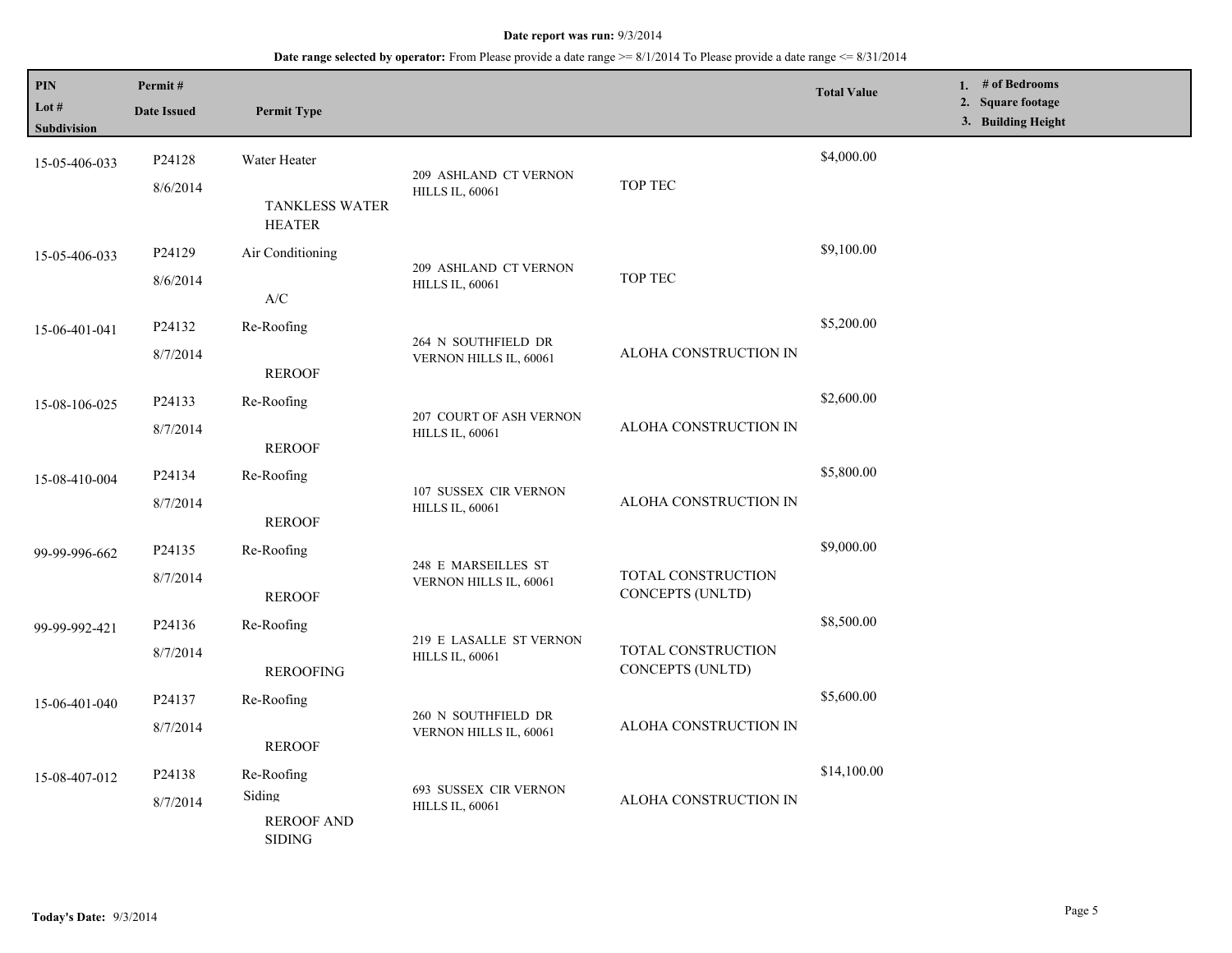| PIN<br>Lot #  | Permit#             |                                                                                                                   |                                                                   |                                             | <b>Total Value</b> | 1. $#$ of Bedrooms<br><b>Square footage</b><br>2. |
|---------------|---------------------|-------------------------------------------------------------------------------------------------------------------|-------------------------------------------------------------------|---------------------------------------------|--------------------|---------------------------------------------------|
| Subdivision   | <b>Date Issued</b>  | <b>Permit Type</b>                                                                                                |                                                                   |                                             |                    | 3. Building Height                                |
| 15-04-303-084 | P24139              | Re-Roofing                                                                                                        | 1 MALVERN LN VERNON                                               |                                             | \$10,374.00        |                                                   |
|               | 8/7/2014            | <b>REROOF</b>                                                                                                     | <b>HILLS IL, 60061</b>                                            | WILSON HOME RESTORATI                       |                    |                                                   |
| 15-06-402-007 | P24140              | Siding/Soffit/Fascia                                                                                              |                                                                   |                                             | \$8,400.00         |                                                   |
|               | 8/7/2014            | <b>SIDING</b>                                                                                                     | 257 N SOUTHFIELD DR<br>VERNON HILLS IL, 60061                     | ALOHA CONSTRUCTION IN                       |                    |                                                   |
| 15-04-303-080 | P24141              | Re-Roofing                                                                                                        | 7 BIRMINGHAM PL VERNON<br><b>HILLS IL, 60061</b>                  |                                             | \$4,053.00         |                                                   |
|               | 8/7/2014            | <b>REROOF</b>                                                                                                     |                                                                   | ALOHA CONSTRUCTION IN                       |                    |                                                   |
| 15-06-402-008 | P24142              | Re-Roofing                                                                                                        |                                                                   |                                             | \$4,813.00         |                                                   |
|               | 8/7/2014            | <b>REROOF</b>                                                                                                     | 265 N SOUTHFIELD DR<br>VERNON HILLS IL, 60061                     | ALOHA CONSTRUCTION IN                       |                    |                                                   |
| 15-05-406-025 | P24143              | Re-Roofing                                                                                                        |                                                                   |                                             | \$9,704.00         |                                                   |
|               | 8/7/2014            | <b>REROOF</b>                                                                                                     | 208 ASHLAND CT VERNON<br><b>HILLS IL, 60061</b>                   | COUNTRYSIDE ROOFING SI<br>& WINDOWS (UNLTD) |                    |                                                   |
| 99-99-996-073 | P <sub>24</sub> 145 | Misc. Residential                                                                                                 | <b>CARRIAGES OF GROSS POI</b>                                     |                                             | \$100,000.00       |                                                   |
|               | 8/8/2014            | 860-872 SPARTA<br>REMOVE &<br>REPLACEMENT OF<br><b>EXISTING BRICK &amp;</b><br><b>WATERPROOF</b><br><b>SYSTEM</b> | 860 SPARTA CT VERNON<br>PRO HOME 1, INC<br><b>HILLS IL, 60061</b> |                                             |                    |                                                   |
| 15-04-317-002 | P <sub>24146</sub>  | Patio                                                                                                             |                                                                   |                                             | \$21,895.00        |                                                   |
|               | 8/8/2014            | PATIO, STEPS,<br>SEAT WALL,<br>FIREPIT, GRILL<br>SURROUND,<br><b>ELECTRIC</b>                                     | 295 E SADDLE BACK RD<br>VERNON HILLS IL, 60061                    | <b>J.B. BRICKWORKS</b>                      |                    |                                                   |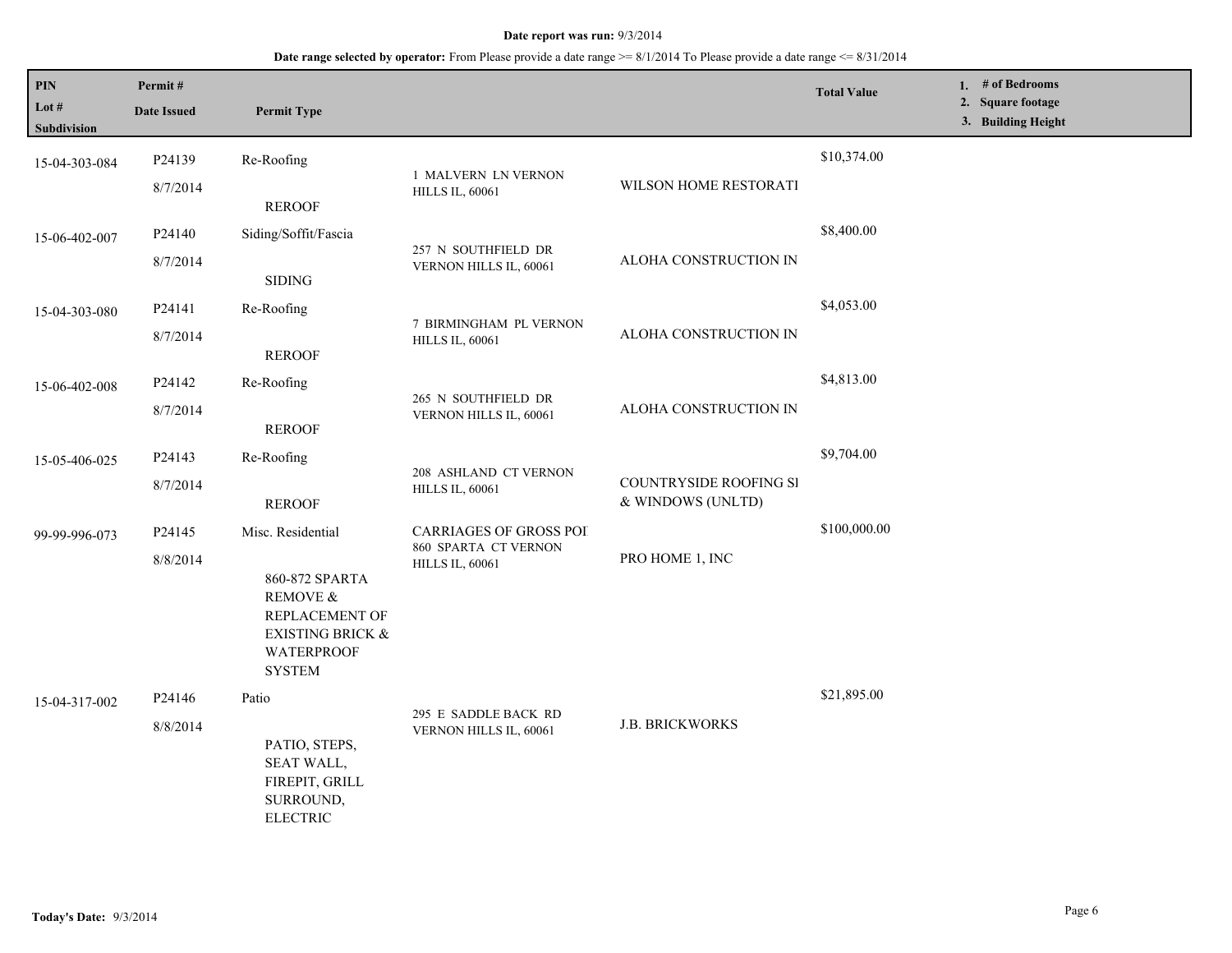| PIN<br>Lot #<br>Subdivision | Permit#<br><b>Date Issued</b> | <b>Permit Type</b>                                                                                                                                          |                                                                                  |                        | <b>Total Value</b> | 1. # of Bedrooms<br>2. Square footage<br>3. Building Height |
|-----------------------------|-------------------------------|-------------------------------------------------------------------------------------------------------------------------------------------------------------|----------------------------------------------------------------------------------|------------------------|--------------------|-------------------------------------------------------------|
| 99-99-995-970               | P24147<br>8/8/2014            | Misc. Residential<br>415-421 GROSSE<br>POINTE REMOVAL<br>& REPLACEMENT<br>OF EXISTING<br><b>BRICK &amp;</b><br>WATERPROOFING<br><b>SYSTEM</b>               | THE CARRIAGES AT GROSS<br>415 GROSSE POINTE CIR<br>VERNON HILLS IL, 60061        | PRO HOME 1, INC        | \$100,000.00       |                                                             |
| 99-99-995-999               | P24148<br>8/8/2014            | Misc. Residential<br>835-841 LANSING<br>DRIVE REMOVAL<br>& REPLACEMENT<br>OF EXISTING<br><b>BRICK &amp;</b><br>WATERPROOFING<br><b>SYSTEM</b>               | THE CARRIAGES AT GROSS<br>835 LANSING CT VERNON<br><b>HILLS IL, 60061</b>        | PRO HOME 1, INC        | \$100,000.00       |                                                             |
| 99-99-995-931               | P24149<br>8/8/2014            | Misc. Residential<br>605-617 GROSSE<br><b>POINTE</b><br>REMOVAL &<br>REPLACEMENT OF<br><b>EXISTING BRICK &amp;</b><br><b>WATERPROOFING</b><br><b>SYSTEM</b> | THE CARRIAGES AT GROSS<br><b>605 GROSSE POINTE CIR</b><br>VERNON HILLS IL, 60061 | PRO HOME 1, INC        | \$100,000.00       |                                                             |
| 15-09-105-014               | P24150<br>8/8/2014            | Driveway/Slab<br><b>DRIVEWAY</b>                                                                                                                            | 278 S HOBBLE BUSH LN<br>VERNON HILLS IL, 60061                                   | <b>GAIL BUKOFZER</b>   | \$2,350.00         |                                                             |
| 15-08-408-007               | P24151<br>8/8/2014            | Re-Roofing<br><b>REROOF</b>                                                                                                                                 | 303 SHEFFIELD LN VERNON<br><b>HILLS IL, 60061</b>                                | J & K HOME IMPROVEMEN. | \$9,956.00         |                                                             |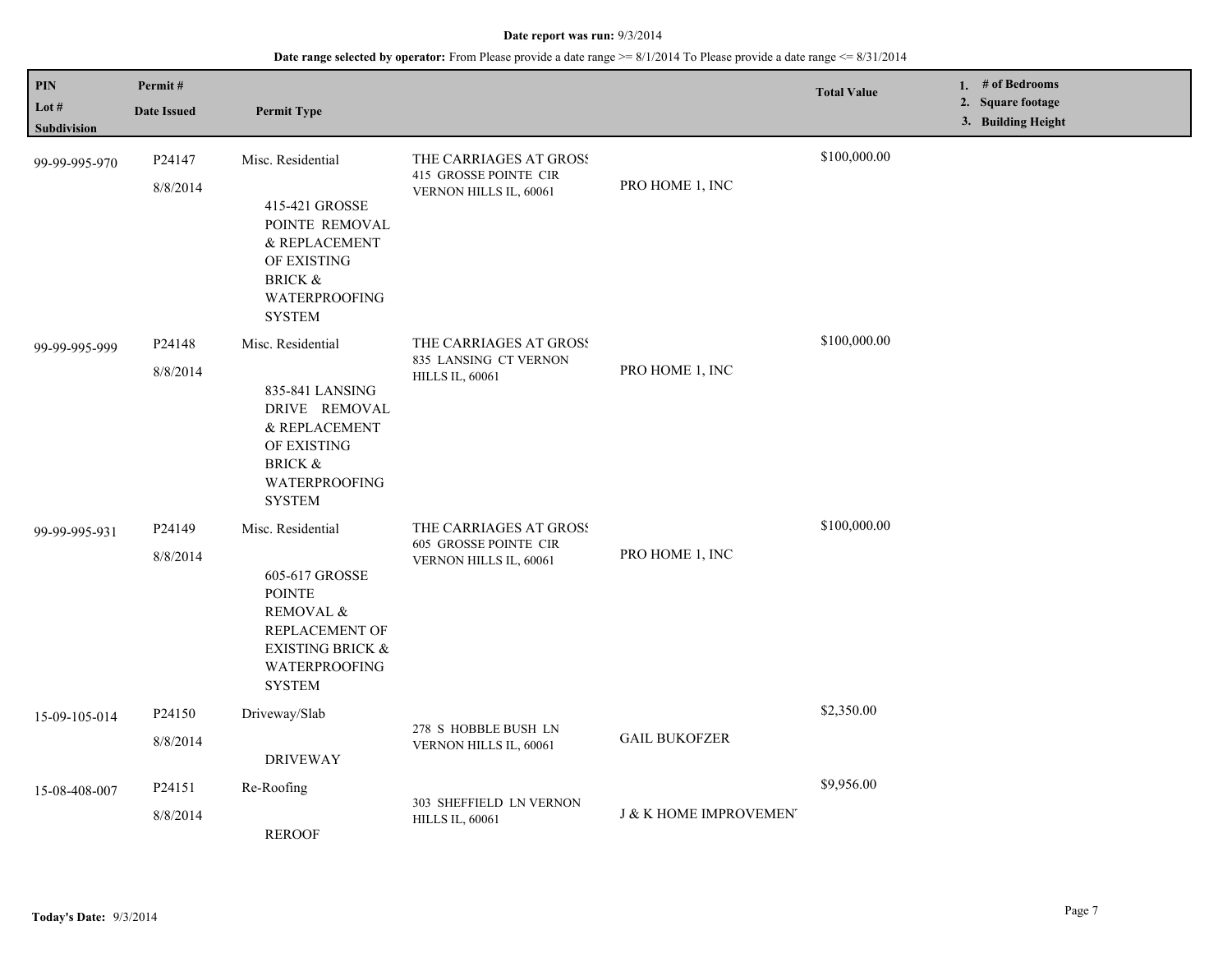| PIN<br>Lot $#$<br>Subdivision | Permit#<br><b>Date Issued</b> | <b>Permit Type</b>                                                                                                                                                  |                                                  |                                                           | <b>Total Value</b> | 1. # of Bedrooms<br>2. Square footage<br>3. Building Height |
|-------------------------------|-------------------------------|---------------------------------------------------------------------------------------------------------------------------------------------------------------------|--------------------------------------------------|-----------------------------------------------------------|--------------------|-------------------------------------------------------------|
| 15-09-103-022                 | P24152<br>8/8/2014            | Driveway/Slab<br>Patio<br>Sidewalk EWAY,<br>SIDEWALK, , STEP,<br><b>PATIO</b>                                                                                       | 111 DEERPATH DR VERNON<br><b>HILLS IL, 60061</b> | STACY SZWEJBKA                                            | \$4,720.00         |                                                             |
| 15-09-103-024                 | P24153<br>8/8/2014            | Driveway/Slab<br>DRIVEWAY,<br><b>WALKWAY AND</b><br>PORCH                                                                                                           | 115 DEERPATH DR VERNON<br><b>HILLS IL, 60061</b> | CONNIE RODRIGUEZ                                          | \$4,210.00         |                                                             |
| 15-08-204-003                 | P24157<br>8/11/2014           | Misc. Residential<br><b>FINISH BASEMENT</b><br>(NO PLUMBING)<br>AND REMODEL<br>KITCHEN,<br>MASTER BATHRM,<br><b>HALL BATHRM</b>                                     | 29 MONTGOMERY LN<br>VERNON HILLS IL, 60061       | <b>LEONID KHANIN</b>                                      | \$30,000.00        |                                                             |
| 15-08-204-027                 | P24158<br>8/11/2014           | Fence<br>PARTIAL FENCE &<br><b>GATE</b><br>WAS PUT UNDER<br>32 MONTERY PMT<br>23644 (VOIDED)<br>AND SHOULD<br><b>HAVE BEEN</b><br><b>UNDER 32</b><br><b>MONTAUK</b> | 32 MONTAUK LN VERNON<br><b>HILLS IL, 60061</b>   | <b>MARY FAVIA</b>                                         | \$150.00           | 3. 5.00                                                     |
| 15-08-405-001                 | P24159<br>8/11/2014           | Re-Roofing<br><b>REROOF</b>                                                                                                                                         | 315 RICHMOND LN VERNON<br><b>HILLS IL, 60061</b> | C. LOMBARDO ROOFING $\&$<br><b>GENERAL CARPENTRY (LT)</b> | \$7,430.00         |                                                             |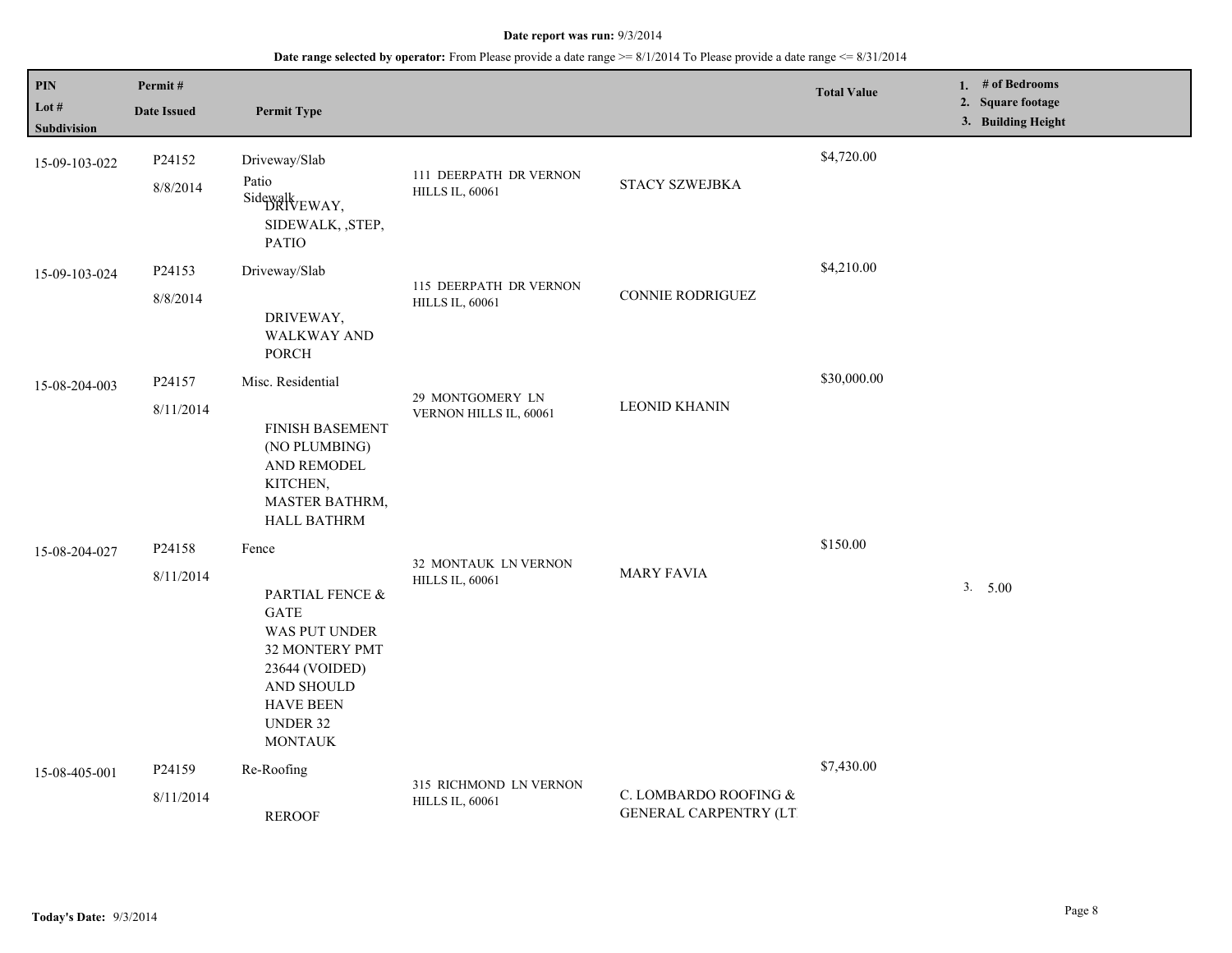| PIN<br>Lot $#$<br>Subdivision | Permit#<br><b>Date Issued</b>   | <b>Permit Type</b>                                                                                                                                         |                                                                         |                                               | <b>Total Value</b> | 1. # of Bedrooms<br>2. Square footage<br>3. Building Height |
|-------------------------------|---------------------------------|------------------------------------------------------------------------------------------------------------------------------------------------------------|-------------------------------------------------------------------------|-----------------------------------------------|--------------------|-------------------------------------------------------------|
| 15-08-401-071                 | P24160<br>8/11/2014             | Patio<br>REMOVE DECK<br>AND INSTALL<br><b>BRICK PAVER</b><br><b>PATIO</b>                                                                                  | 237 NOBLE CIR VERNON<br><b>HILLS IL, 60061</b>                          | <b>BLADE RUNNERS SERVICE</b>                  | \$15,500.00        |                                                             |
| 99-99-996-330                 | P <sub>24162</sub><br>8/12/2014 | Re-Roofing<br><b>REROOFING -</b><br>321-327<br><b>CHERRYWOOD</b>                                                                                           | PROPERTY SPECIALISTS, II<br>321 CHERRYWOOD CT<br>VERNON HILLS IL, 60061 | <b>ADAMS ROOFING</b><br><b>PROFFESSIONALS</b> | \$16,900.00        |                                                             |
| 15-04-303-074                 | P24168<br>8/12/2014             | Driveway/Slab<br>Sidewalk<br><b>DRIVEWAY AND</b><br>WALKWAY                                                                                                | 105 BIRMINGHAM PL<br>VERNON HILLS IL, 60061                             | <b>JAMES B ROWLAND</b>                        | \$3,775.00         |                                                             |
| 15-05-412-010                 | P24169<br>8/12/2014             | Siding/Soffit/Fascia<br>$\operatorname{SIDING}$                                                                                                            | 129 ANNAPOLIS DR<br>VERNON HILLS IL, 60061                              | <b>RCC PLUS</b>                               | \$7,327.00         |                                                             |
| 15-06-407-034                 | P24171<br>8/13/2014             | Siding/Soffit/Fascia<br>$\operatorname{SIDING}$                                                                                                            | 6 N FIORE PKWY VERNON<br><b>HILLS IL, 60061</b>                         | <b>ING EXTERIOR</b>                           | \$8,009.00         |                                                             |
| 15-05-405-056                 | P24172<br>8/13/2014             | Misc. Residential<br>UPDATE KITCHEN,<br>MASTER BATH,<br><b>ADD NEW</b><br><b>ELECTRICAL</b><br>THROUGHOUT<br>HOUSE (1 EXTRA<br>PLUMBING<br><b>FIXTURE)</b> | 209 AUGUSTA DR VERNON<br><b>HILLS IL, 60061</b>                         | HOME USA LLC                                  | \$26,000.00        |                                                             |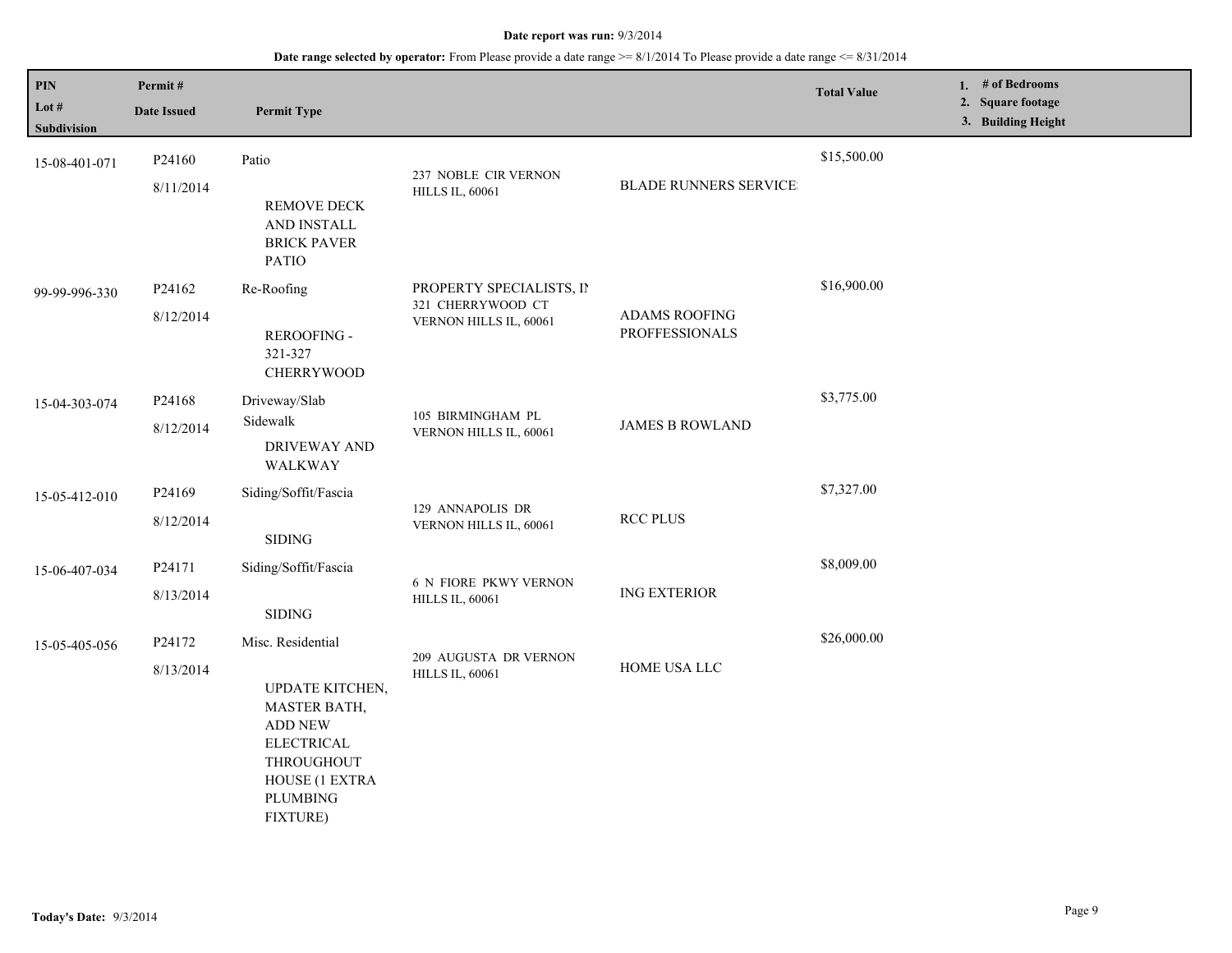| $\mathbf{PIN}$<br>Lot $#$<br>Subdivision | Permit#<br><b>Date Issued</b> | <b>Permit Type</b>                                                                                                                                                                                                                                                                                      |                                                    |                               | <b>Total Value</b> | 1. $#$ of Bedrooms<br>2. Square footage<br>3. Building Height |
|------------------------------------------|-------------------------------|---------------------------------------------------------------------------------------------------------------------------------------------------------------------------------------------------------------------------------------------------------------------------------------------------------|----------------------------------------------------|-------------------------------|--------------------|---------------------------------------------------------------|
| 99-99-100-987<br>$16-C$<br>$16-C$        | P24173<br>8/13/2014           | Water Heater<br>WATER HEATER                                                                                                                                                                                                                                                                            | 717 SUMMIT VERNON HILLS<br>IL, 60061               | $16-C$<br><b>LANCE FERGES</b> | \$1,400.00         |                                                               |
| 99-99-993-759                            | P24176<br>8/13/2014           | Misc. Residential<br>358-364 WORK<br><b>INCLUDESREMOVI</b><br>NG & REPLACING<br>SIDING/FACE<br>BRICK, BUILDING<br>WRAP, REPLACE<br><b>DAMAGES TO</b><br>SHEATHING,<br><b>INSTALL NEW</b><br>GUTTERS, D.S.,<br>SOFFIT FASCIA<br><b>BOARD ALSO</b><br><b>REPLACE</b><br>WINDOWS $\&$<br><b>GARGE DOOR</b> | 358 FARMINGDALE CIR<br>VERNON HILLS IL, 60061      | <b>LA DESIGN</b>              | \$65,000.00        |                                                               |
| 99-99-993-628                            | P24177<br>8/13/2014           | Sewer Repair<br><b>STORM SEWER</b><br>REPAIR, OTC PER<br>RH,<br>REPAIR BROKEN<br>PVC. STORM<br>SEWER PIPE 10'<br>LONG,<br><b>20X20</b><br><b>EXCAVATION</b><br><b>BRACES</b>                                                                                                                            | 330 RUSSET WAY VERNON<br><b>HILLS IL, 60061</b>    | <b>LA DESIGN</b>              | \$10,000.00        |                                                               |
| 15-08-401-013                            | P24178<br>8/13/2014           | Driveway/Slab<br><b>DRIVEWAY</b>                                                                                                                                                                                                                                                                        | 345 SUTCLIFFE CIR VERNON<br><b>HILLS IL, 60061</b> | <b>BRAD J HACK</b>            | \$1,780.00         |                                                               |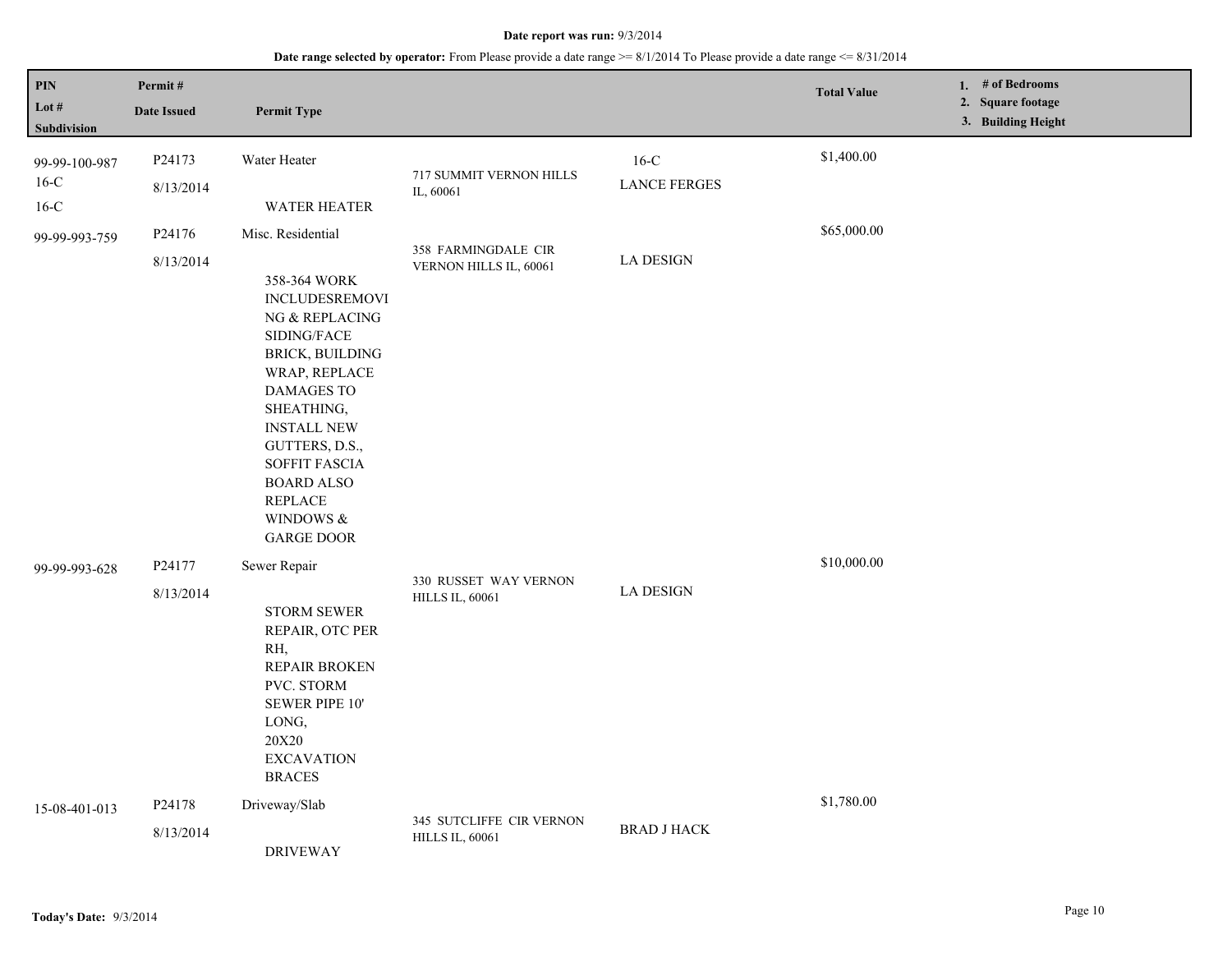| PIN<br>Lot #<br>Subdivision | Permit#<br><b>Date Issued</b> | <b>Permit Type</b>                          |                                                  |                                           | <b>Total Value</b> | 1. # of Bedrooms<br>2. Square footage<br>3. Building Height |
|-----------------------------|-------------------------------|---------------------------------------------|--------------------------------------------------|-------------------------------------------|--------------------|-------------------------------------------------------------|
| 15-05-203-013               | P24179                        | Re-Roofing                                  |                                                  |                                           | \$3,300.00         |                                                             |
|                             | 8/13/2014                     | <b>REROOF</b>                               | 409 APPLETON DR VERNON<br><b>HILLS IL, 60061</b> | MIDWEST RENOVATION<br><b>SERVICES INC</b> |                    |                                                             |
| 99-99-996-699               | P24181                        | Re-Roofing                                  | 280 E HURON ST VERNON                            | ABOVE PAR CONSTRUCTIO                     | \$13,000.00        |                                                             |
|                             | 8/13/2014                     | <b>REROOF</b>                               | <b>HILLS IL, 60061</b>                           |                                           |                    |                                                             |
| 15-04-305-026               | P24182                        | Re-Roofing                                  |                                                  | <b>ALBERS EXTERIORS</b>                   | \$12,774.00        |                                                             |
|                             | 8/13/2014                     | <b>REROOF</b>                               | 111 AUSTIN CT VERNON<br><b>HILLS IL, 60061</b>   |                                           |                    |                                                             |
| 15-04-303-035               | P24189                        | Patio                                       | 204 MELODY LN VERNON                             |                                           | \$16,000.00        |                                                             |
|                             | 8/13/2014                     | Fence<br>PATIO, RETAINING<br>WALL AND FENCE | <b>HILLS IL, 60061</b>                           | ERIC KATZMAN                              |                    |                                                             |
| 15-06-405-018               | P24191                        | Driveway/Slab                               |                                                  |                                           | \$2,350.00         |                                                             |
|                             | 8/14/2014                     | <b>DRIVEWAY</b>                             | 291 N HUNTER CT VERNON<br><b>HILLS IL, 60061</b> | <b>SATYEN PATEL</b>                       |                    |                                                             |
| 15-05-204-012               | P24192                        | Re-Roofing                                  | 206 ARCADIA CT VERNON                            |                                           | \$5,500.00         |                                                             |
|                             | 8/14/2014                     | <b>REROOF</b>                               | <b>HILLS IL, 60061</b>                           | TOTAL CONSTRUCTION<br>CONCEPTS (UNLTD)    |                    |                                                             |
| 15-05-206-009               | P24193                        | Re-Roofing                                  | 319 ALEXANDRIA DR                                |                                           | \$5,800.00         |                                                             |
|                             | 8/14/2014                     | <b>REROOF</b>                               | VERNON HILLS IL, 60061                           | SENTRY RESTORATIONS, II<br>(LTD)          |                    |                                                             |
| 15-05-420-003               | P24194                        | Re-Roofing                                  |                                                  |                                           | \$6,800.00         |                                                             |
|                             | 8/14/2014                     | <b>REROOF</b>                               | 215 AUGUSTA DR VERNON<br><b>HILLS IL, 60061</b>  | SENTRY RESTORATIONS, II<br>(LTD)          |                    |                                                             |
| 15-04-303-015               | P24195                        | Siding/Soffit/Fascia                        |                                                  |                                           | \$22,515.00        |                                                             |
|                             | 8/14/2014                     | Re-Roof<br><b>SIDING &amp; REROOF</b>       | 315 ONWENTSIA RD<br>VERNON HILLS IL, 60061       | SENTRY RESTORATIONS, II<br>(LTD)          |                    |                                                             |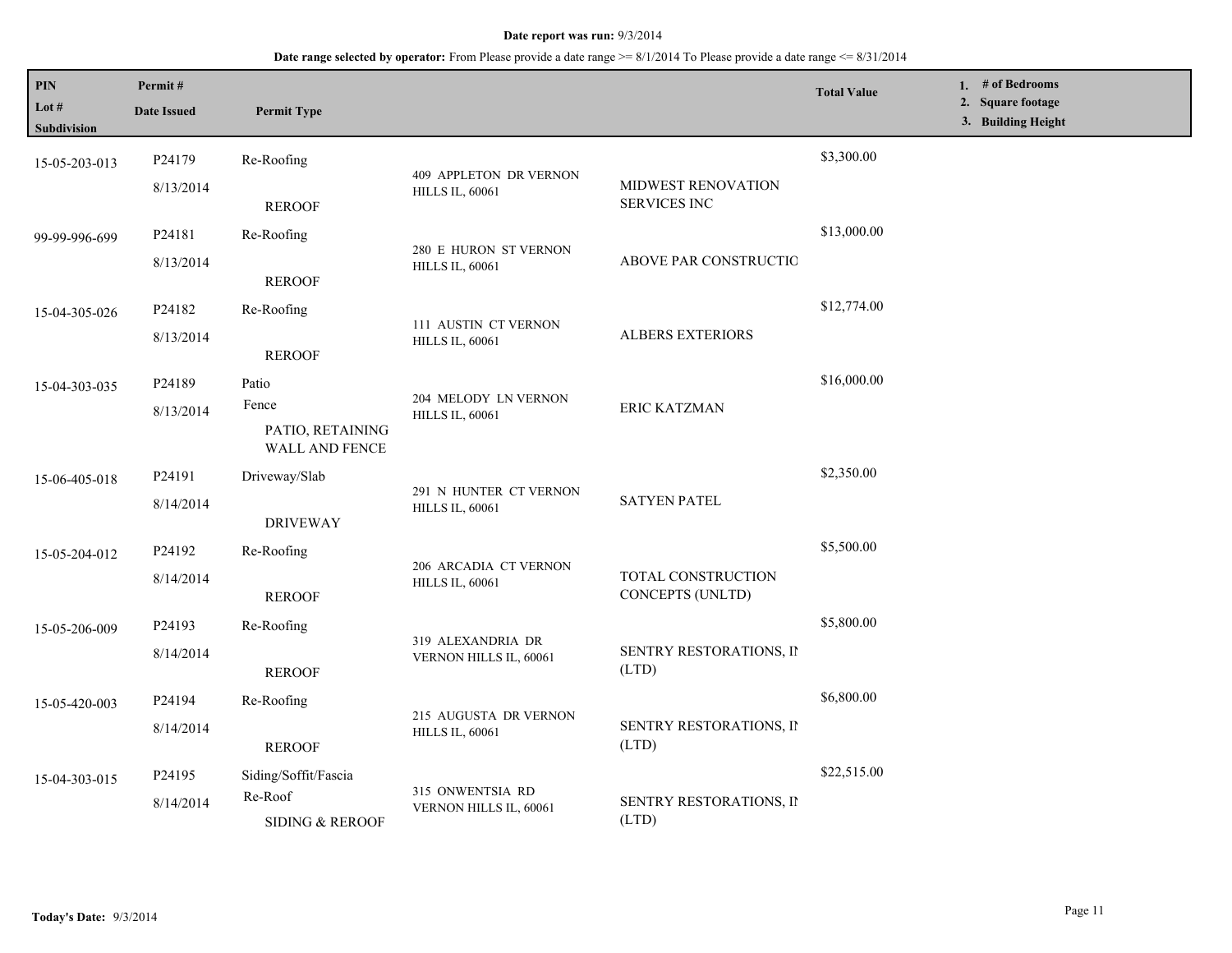| PIN<br>Lot #<br>Subdivision | Permit#<br><b>Date Issued</b> | <b>Permit Type</b>                                                  |                                                    |                                        | <b>Total Value</b> | 1. # of Bedrooms<br>2. Square footage<br>3. Building Height |
|-----------------------------|-------------------------------|---------------------------------------------------------------------|----------------------------------------------------|----------------------------------------|--------------------|-------------------------------------------------------------|
| 15-06-414-032               | P24196<br>8/15/2014           | Siding/Soffit/Fascia<br><b>SIDING</b>                               | 58 JANSEN LN VERNON<br><b>HILLS IL, 60061</b>      | MODERN RESTORATION                     | \$4,800.00         |                                                             |
| 15-08-108-009               | P24200<br>8/15/2014           | Re-Roofing<br><b>REROOF</b>                                         | 317 E LAKESIDE DR<br>VERNON HILLS IL, 60061        | HTR CONSTRUCTION                       | \$6,530.00         |                                                             |
| 15-08-221-001               | P24201<br>8/15/2014           | Misc. Residential<br><b>KITCHEN</b><br><b>REMODEL</b>               | 349 W DANBURY DR<br>VERNON HILLS IL, 60061         | HOME IMPROVEMENT DES<br><b>BUILD</b>   | \$14,800.00        |                                                             |
| 15-08-401-072               | P24202<br>8/15/2014           | Driveway/Slab<br><b>DRIVEWAY</b>                                    | 233 NOBLE CIR VERNON<br><b>HILLS IL, 60061</b>     | <b>DAVID A BORDEN</b>                  | \$2,400.00         |                                                             |
| 15-09-106-023               | P24203<br>8/15/2014           | Driveway/Slab<br>Sidewalk<br><b>DRIVEWAY AND</b><br><b>SIDEWALK</b> | 368 S OLD CREEK RD<br>VERNON HILLS IL, 60061       | PHILLIP YAN                            | \$3,600.00         |                                                             |
| 15-08-104-014               | P24204<br>8/18/2014           | Siding/Soffit/Fascia<br>SIDING/SOFFIT/GU<br><b>TTERS</b>            | 700 N LAKESIDE DR<br>VERNON HILLS IL, 60061        | PROFESSIONAL HOME<br>IMPROVEMENT, INC. | \$16,789.00        |                                                             |
| 15-08-405-015               | P24205<br>8/18/2014           | Fence<br><b>FENCE</b>                                               | 330 SUTCLIFFE CIR VERNON<br><b>HILLS IL, 60061</b> | <b>EXPERT FENCE</b>                    | \$1,000.00         | 3.4.00                                                      |
| 15-06-407-010               | P24207<br>8/19/2014           | Misc. Residential<br>Patio<br><b>GAZEBO AND</b><br><b>PATIO</b>     | 174 N FIORE PKWY<br>VERNON HILLS IL, 60061         | <b>CHRIS KUBIAK</b>                    | \$14,210.00        |                                                             |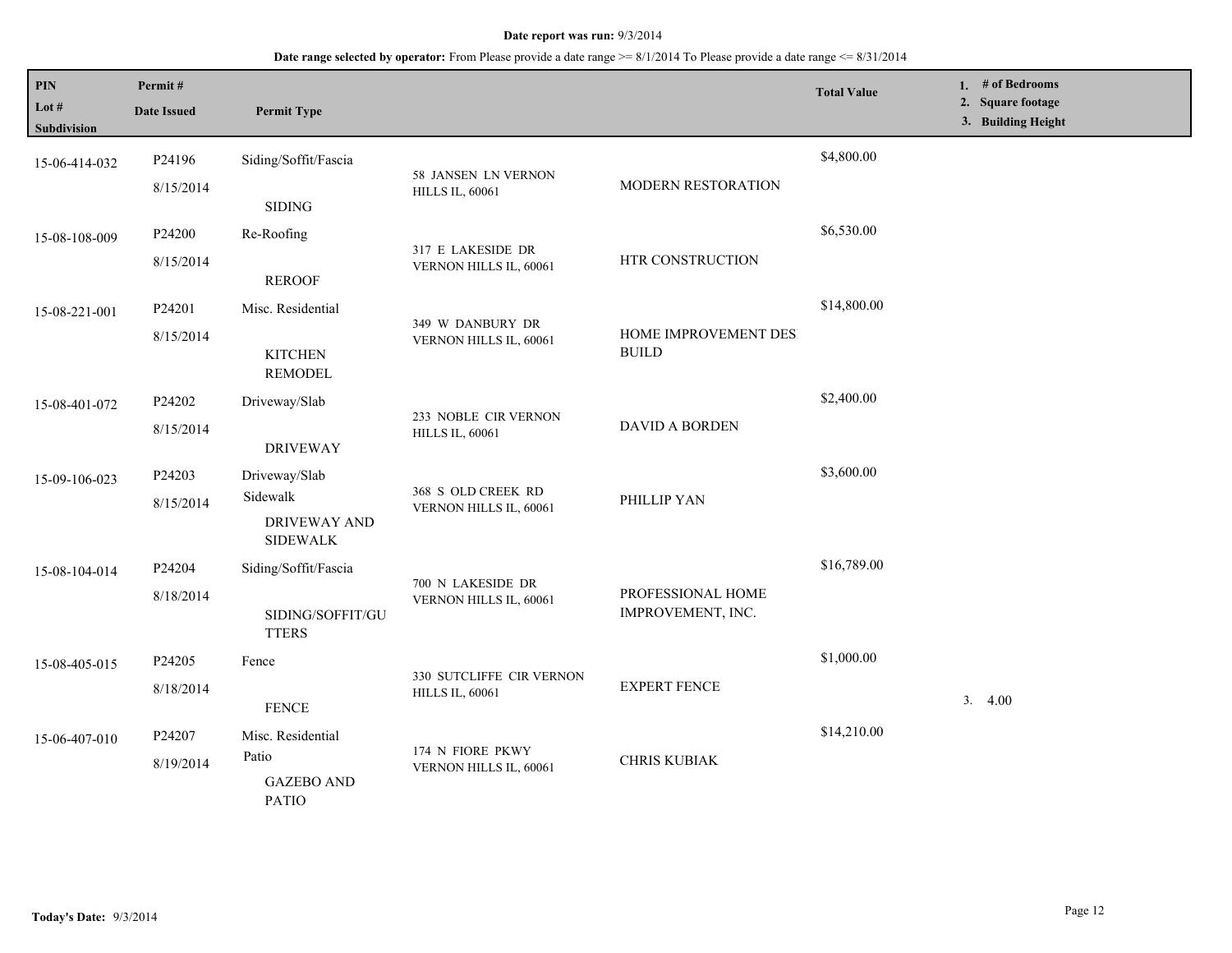| PIN<br>Lot $#$<br>Subdivision             | Permit#<br><b>Date Issued</b>   | <b>Permit Type</b>                                                                                             |                                                       |                                  | <b>Total Value</b> |          | 1. # of Bedrooms<br>2. Square footage<br>3. Building Height |
|-------------------------------------------|---------------------------------|----------------------------------------------------------------------------------------------------------------|-------------------------------------------------------|----------------------------------|--------------------|----------|-------------------------------------------------------------|
| 99-99-101-113<br>$5 - 1$<br>LOT 5, UNIT 1 | P24208<br>8/19/2014             | Multi-Family New<br><b>UNIT 5-1: 3 BR, 4</b><br>BTH, TOWNHOME<br>"A" END MODEL<br>W/FIN BSMT                   | 1249 CAROLINE VERNON<br><b>HILLS IL, 60061</b>        | $5 - 1$<br>RIVER GLEN DEVELOPMEN | \$200,000.00       | 2.<br>3. | 3.0<br>3,100.00<br>28.00                                    |
| 99-99-101-114<br>$5 - 2$<br>LOT 5, UNIT 2 | P <sub>24209</sub><br>8/19/2014 | Multi-Family New<br><b>UNIT 5-2: 3BR, 4</b><br><b>BTH TOWNHOME:</b><br>"B" MIDDLE UNIT<br>W/FIN BSMT           | <b>1255 CAROLINE VERNON</b><br><b>HILLS IL, 60061</b> | $5 - 2$<br>RIVER GLEN DEVELOPMEN | \$200,000.00       | 2.<br>3. | 3.0<br>3,100.00<br>28.00                                    |
| 99-99-101-115<br>$5 - 3$<br>LOT 5, UNIT 3 | P24210<br>8/19/2014             | Multi-Family New<br><b>UNIT 5-3: 3BR 4</b><br><b>BTH</b><br>TOWNHOMES; "B"<br>MIDDLE UNIT<br><b>W/FIN BSMT</b> | 1261 CAROLINE VERNON<br><b>HILLS IL, 60061</b>        | $5 - 3$<br>RIVER GLEN DEVELOPMEN | \$200,000.00       | 2.<br>3. | 3.0<br>3,100.00<br>28.00                                    |
| 99-99-101-116<br>$5 - 4$<br>LOT 5, UNIT 4 | P24211<br>8/19/2014             | Multi-Family New<br><b>UNIT 5-4: 3 BR, 4</b><br><b>BTH TOWNHOME:</b><br>"A" END MODEL<br>W/FIN BSMT            | <b>1267 CAROLINE VERNON</b><br><b>HILLS IL, 60061</b> | $5 - 4$<br>RIVER GLEN DEVELOPMEN | \$200,000.00       | 2.<br>3. | 3.0<br>3,100.00<br>28.00                                    |
| 15-08-410-004                             | P24214<br>8/19/2014             | Patio<br>Driveway<br>2 PATIOS,<br>DRIVEWAY &<br><b>APRON</b>                                                   | 107 SUSSEX CIR VERNON<br><b>HILLS IL, 60061</b>       | FORTIS CONCRETE CO               | \$9,000.00         |          |                                                             |
| 15-08-218-013                             | P24216<br>8/20/2014             | Re-Roofing<br><b>REROOF</b>                                                                                    | 201 S SOUTHGATE DR<br>VERNON HILLS IL, 60061          | AAA BETTER ROOF INC<br>(UNLTD)   | \$20,150.00        |          |                                                             |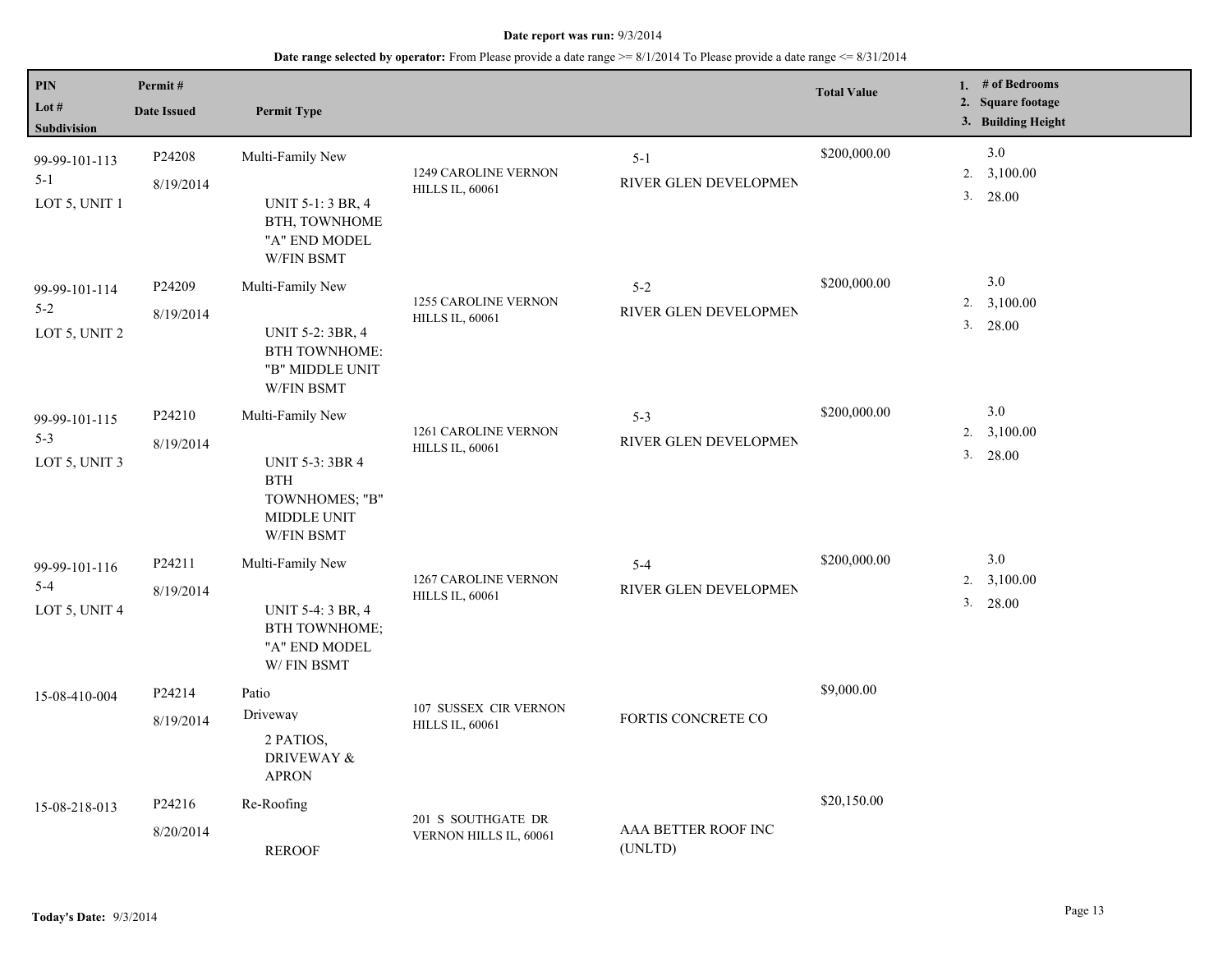| PIN<br>Lot #<br><b>Subdivision</b> | Permit#<br><b>Date Issued</b> | <b>Permit Type</b>                                                                |                                                       |                                      | <b>Total Value</b> | 1. # of Bedrooms<br>2. Square footage<br>3. Building Height |
|------------------------------------|-------------------------------|-----------------------------------------------------------------------------------|-------------------------------------------------------|--------------------------------------|--------------------|-------------------------------------------------------------|
| 15-08-220-007                      | P24217<br>8/20/2014           | Re-Roofing                                                                        | 359 W TALLY HO DR<br>VERNON HILLS IL, 60061           | AAA BETTER ROOF INC                  | \$21,760.00        |                                                             |
| 15-06-407-029                      | P24218<br>8/20/2014           | <b>REROOF</b><br>Siding/Soffit/Fascia<br>Re-Roof                                  | 56 N FIORE PKWY VERNON<br><b>HILLS IL, 60061</b>      | (UNLTD)<br>MID AMERICA EXTERIORS     | \$12,800.00        |                                                             |
| 99-99-101-641<br>THE OAKS          | P24220<br>8/20/2014           | <b>SIDING &amp; REROOF</b><br>Fire Sprinklers<br><b>FIRE SPRINKLER</b>            | <b>805 LOCUST LN VERNON</b><br><b>HILLS IL, 60061</b> | NOVA FIRE PROTECTION                 | \$120,249.00       |                                                             |
| 99-99-101-642<br>THE OAKS          | P24221<br>8/20/2014           | Fire Sprinklers<br>FIRE SPRINKLER                                                 | 809 LOCUST LN VERNON<br><b>HILLS IL, 60061</b>        | <b>NOVA FIRE PROTECTION</b>          | \$120,249.00       |                                                             |
| 15-08-213-007                      | P24222<br>8/20/2014           | Misc. Residential<br>REMODEL<br>KITCHEN &<br>BASEMENT (no<br>additional plumbing) | 335 EVERGREEN DR<br>VERNON HILLS IL, 60061            | <b>SCHMIDT CARPENTRY</b>             | \$44,000.00        |                                                             |
| 99-99-991-440                      | P24225<br>8/20/2014           | Furnace<br>Air<br><b>FURNACE AND A/C</b>                                          | 1417 N MAIDSTONE DR<br>VERNON HILLS IL, 60061         | TOPTEC HEATING & COOLI<br><b>INC</b> | \$11,700.00        |                                                             |
| 15-06-401-057                      | P24227<br>8/20/2014           | Siding/Soffit/Fascia<br><b>SIDING</b>                                             | 328 N SOUTHFIELD DR<br>VERNON HILLS IL, 60061         | ALOHA CONSTRUCTION IN                | \$5,800.00         |                                                             |
| 15-06-402-019                      | P24228<br>8/20/2014           | Siding/Soffit/Fascia<br><b>SIDING</b>                                             | 335 N ADRIAN CT VERNON<br><b>HILLS IL, 60061</b>      | ALOHA CONSTRUCTION IN                | \$7,830.00         |                                                             |
| 15-06-401-031                      | P24229<br>8/20/2014           | Siding/Soffit/Fascia<br><b>SIDING</b>                                             | 224 N SOUTHFIELD DR<br>VERNON HILLS IL, 60061         | ALOHA CONSTRUCTION IN                | \$8,700.00         |                                                             |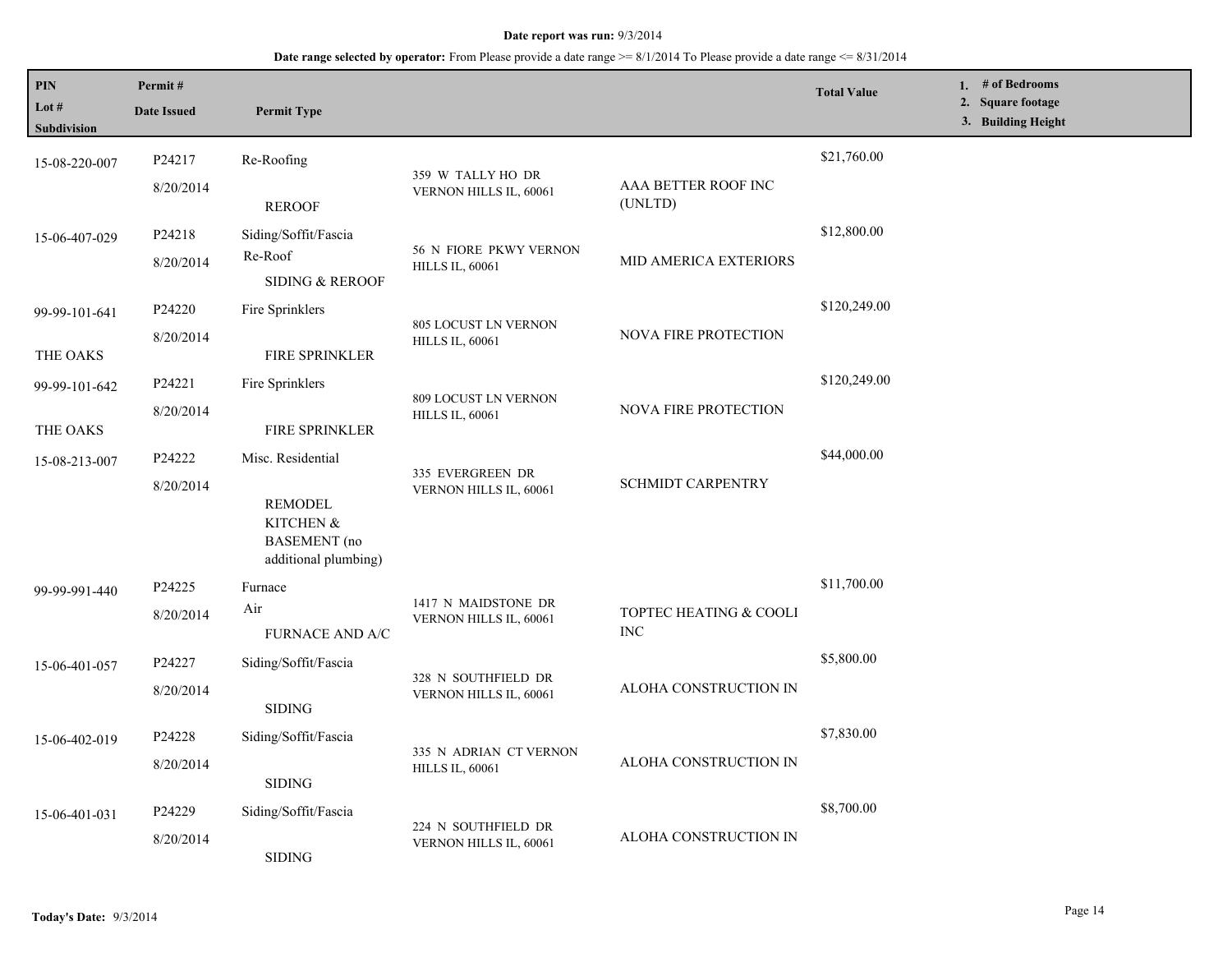| PIN<br>Lot $#$<br><b>Subdivision</b> | Permit#<br><b>Date Issued</b> | <b>Permit Type</b>                                                              |                                                    |                                     | <b>Total Value</b> | 1. # of Bedrooms<br>2. Square footage<br>3. Building Height |
|--------------------------------------|-------------------------------|---------------------------------------------------------------------------------|----------------------------------------------------|-------------------------------------|--------------------|-------------------------------------------------------------|
| 15-07-202-002                        | P24230<br>8/20/2014           | Re-Roofing<br>Siding<br>REROOF, SOFFIT<br><b>AND FASCIA</b>                     | 233 E LAKESIDE DR<br>VERNON HILLS IL, 60061        | ALOHA CONSTRUCTION IN               | \$4,985.00         |                                                             |
| 99-99-992-581                        | P24231<br>8/20/2014           | Fire Alarm<br>REPLACE FIRE<br><b>ALARM PANEL</b><br>230-246<br><b>SOUTHWICK</b> | 230 SOUTHWICK CT<br>VERNON HILLS IL, 60061         | TYCO INTEGRATED SECUR               | \$1,873.00         |                                                             |
| 15-08-402-004                        | P24233<br>8/20/2014           | Siding/Soffit/Fascia<br><b>SIDING</b>                                           | 307 SUTCLIFFE CIR VERNON<br><b>HILLS IL, 60061</b> | NUVOHAUS HOME<br><b>IMPROVEMENT</b> | \$17,000.00        |                                                             |
| 11-32-201-035                        | P24234<br>8/21/2014           | Siding/Soffit/Fascia<br>$\operatorname{SIDING}$                                 | 108 HAMILTON PL VERNON<br><b>HILLS IL, 60061</b>   | <b>FELDCO</b>                       | \$15,693.00        |                                                             |
| 15-04-305-014                        | P24235<br>8/21/2014           | Siding/Soffit/Fascia<br><b>SIDING</b>                                           | 204 ABILENE LN VERNON<br><b>HILLS IL, 60061</b>    | FELDCO                              | \$12,620.00        |                                                             |
| 99-99-996-107                        | P24236<br>8/21/2014           | Water Heater<br><b>WATER HEATER</b>                                             | 361 ASHWOOD CT VERNON<br><b>HILLS IL, 60061</b>    | <b>B. KIESGEN PLUMBING</b>          | \$790.00           |                                                             |
| 15-16-103-006                        | P24239<br>8/21/2014           | Re-Roofing<br><b>REROOF-AND</b><br>PAINT CEDAR<br><b>SIDING</b>                 | 1072 CREEK VIEW DR<br>VERNON HILLS IL, 60061       | TJ BUILDERS INC                     | \$27,887.33        |                                                             |
| 15-08-220-006                        | P24240<br>8/21/2014           | Siding/Soffit/Fascia<br><b>SIDING</b>                                           | 345 S SOUTHGATE DR<br>VERNON HILLS IL, 60061       | ANTHONY CONSTRUCTION<br><b>INC</b>  | \$5,600.00         |                                                             |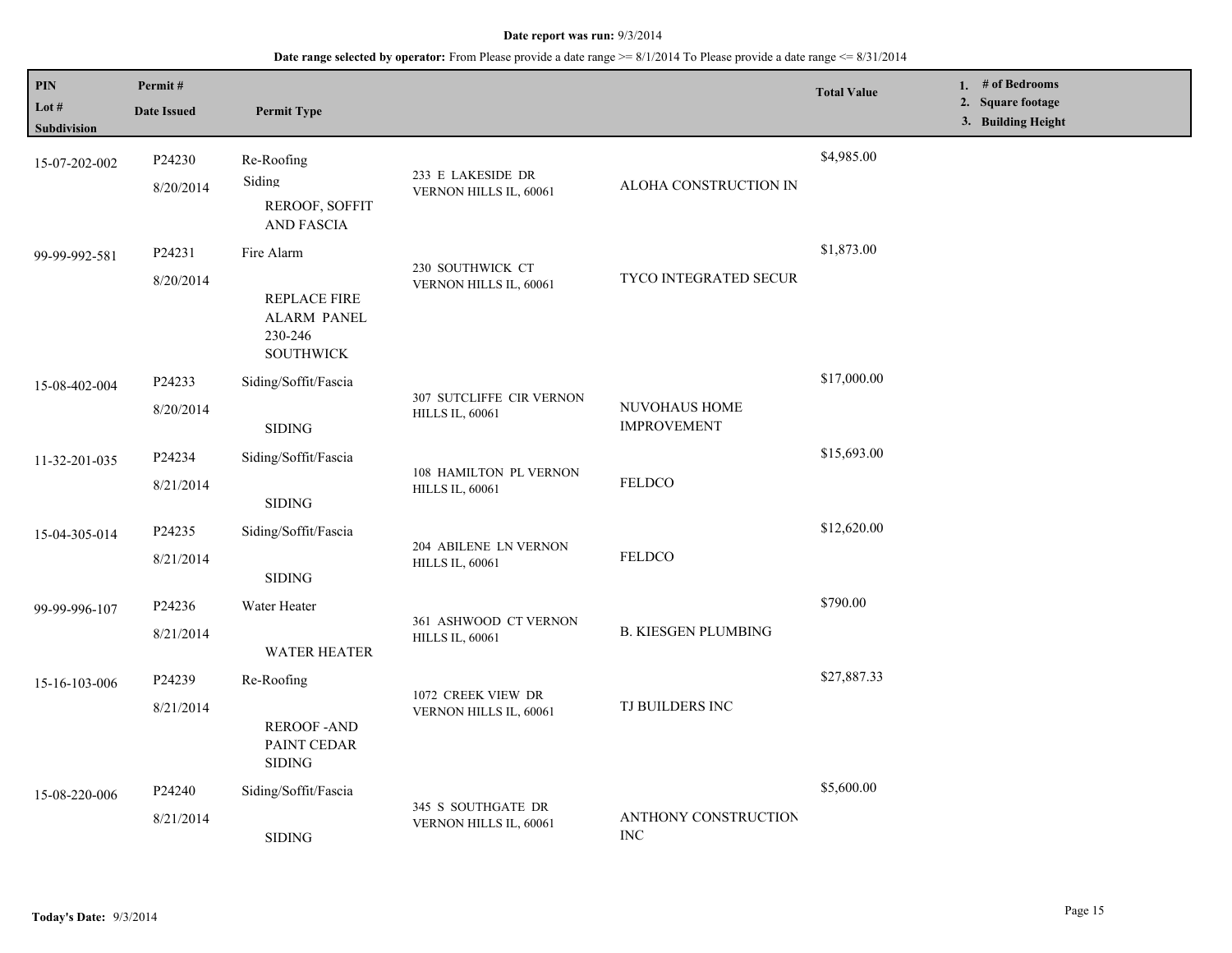| PIN<br>Lot $#$<br>Subdivision | Permit#<br><b>Date Issued</b> | <b>Permit Type</b>                                                                      |                                                  |                                        | <b>Total Value</b> | 1. # of Bedrooms<br>2. Square footage<br>3. Building Height |
|-------------------------------|-------------------------------|-----------------------------------------------------------------------------------------|--------------------------------------------------|----------------------------------------|--------------------|-------------------------------------------------------------|
| 15-04-101-029                 | P24241<br>8/21/2014           | Fence                                                                                   | 12 WARRINGTON RD<br>VERNON HILLS IL, 60061       | <b>LISA REAUME</b>                     | \$1,722.00         | 3.4.00                                                      |
| 15-04-101-029                 | P24242<br>8/21/2014           | <b>FENCE</b><br>Patio                                                                   | 12 WARRINGTON RD                                 | <b>LISA REAUME</b>                     | \$2,600.00         |                                                             |
| 11-32-401-013                 | P24243                        | <b>PATIO</b><br>Patio                                                                   | VERNON HILLS IL, 60061                           |                                        | \$3,400.00         |                                                             |
|                               | 8/21/2014                     | <b>PATIO</b>                                                                            | 1109 EMERSON PL VERNON<br><b>HILLS IL, 60061</b> | <b>ANUPAM KUMAR</b>                    |                    |                                                             |
| 99-99-991-769                 | P24244<br>8/21/2014           | Re-Roofing<br><b>REROOF</b>                                                             | 1743 N STANWICH RD<br>VERNON HILLS IL, 60061     | CEDAR ROOFING COMPAN<br>(UNLTD)        | \$12,000.00        |                                                             |
| 99-99-991-819                 | P24245<br>8/21/2014           | Air Conditioning                                                                        | 1800 N ST. ANDREW DR<br>VERNON HILLS IL, 60061   | WAYNE THOREN                           | \$7,500.00         |                                                             |
| 15-08-409-026                 | P24246<br>8/21/2014           | $\ensuremath{\mathsf{A}}\xspace/\ensuremath{\mathsf{C}}\xspace$<br>Siding/Soffit/Fascia | 160 MONTCLAIR RD<br>VERNON HILLS IL, 60061       | DANCOR CONSTRUCTION                    | \$8,321.00         |                                                             |
| 15-04-310-012                 | P24247                        | <b>SIDING</b><br>Re-Roofing                                                             |                                                  |                                        | \$9,800.00         |                                                             |
|                               | 8/21/2014                     | <b>REROOF</b>                                                                           | 123 ANNAPOLIS DR<br>VERNON HILLS IL, 60061       | KMK RESIDENTIAL<br><b>RESTORATIONS</b> | \$2,710.00         |                                                             |
| 15-09-103-023                 | P24248<br>8/21/2014           | Driveway/Slab<br>Sidewalk<br>DRIVEWAY AND<br><b>SIDEWALK</b>                            | 113 DEERPATH DR VERNON<br><b>HILLS IL, 60061</b> | <b>MIKE HARROLD</b>                    |                    |                                                             |
| 99-99-996-296                 | P24252<br>8/21/2014           | Misc. Residential<br><b>FIRE DAMAGE</b><br><b>REPAIR</b>                                | 100 BROOKWOOD CT<br>VERNON HILLS IL, 60061       | <b>GENESIS CONSTRUCTION</b>            | \$67,000.00        |                                                             |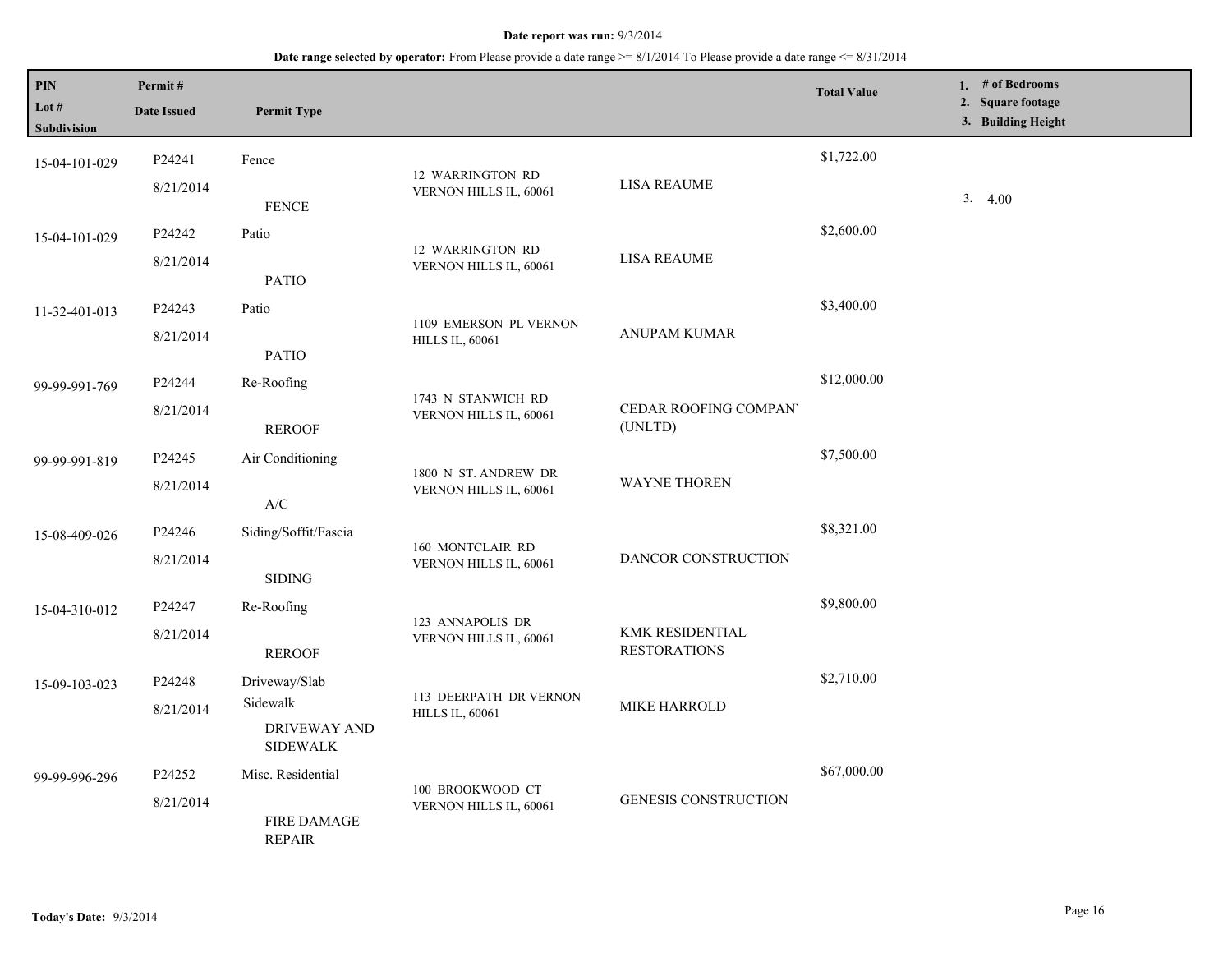| PIN<br>Lot $#$<br>Subdivision | Permit#<br><b>Date Issued</b> | <b>Permit Type</b>                                                    |                                                                         |                                  | <b>Total Value</b> | 1. # of Bedrooms<br>2. Square footage<br>3. Building Height |
|-------------------------------|-------------------------------|-----------------------------------------------------------------------|-------------------------------------------------------------------------|----------------------------------|--------------------|-------------------------------------------------------------|
| 15-04-103-018                 | P24254<br>8/21/2014           | Siding/Soffit/Fascia<br>Re-Roof<br><b>SIDING AND</b><br><b>REROOF</b> | 501 ASTORIA CT VERNON<br><b>HILLS IL, 60061</b>                         | SENTRY RESTORATIONS, II<br>(LTD) | \$20,093.00        |                                                             |
| 15-05-424-055                 | P24255<br>8/21/2014           | Siding/Soffit/Fascia<br><b>SIDING</b>                                 | 313 ABBEY LN VERNON<br><b>HILLS IL, 60061</b>                           | SENTRY RESTORATIONS, II<br>(LTD) | \$8,015.00         |                                                             |
| 15-08-202-025                 | P24257<br>8/22/2014           | Misc. Residential<br>THREE SEASON<br><b>ROOM ADDITION</b>             | 106 TELEVISTA CT VERNON<br><b>HILLS IL, 60061</b>                       |                                  | \$35,860.00        |                                                             |
| 15-08-106-008                 | P24258<br>8/22/2014           | Re-Roofing<br><b>REROOF</b>                                           | 713 N LAKESIDE DR<br>VERNON HILLS IL, 60061                             | ADVOCATE CONSTRUCTIO<br>(LTD)    | \$3,500.00         |                                                             |
| 15-08-401-071                 | P24259<br>8/22/2014           | Driveway/Slab<br><b>DRIVEWAY</b>                                      | <b>LOUIS GOTTLIEB</b><br>237 NOBLE CIR VERNON<br><b>HILLS IL, 60061</b> | <b>LOUIS GOTTLIEB</b>            | \$2,400.00         |                                                             |
| 15-05-406-002                 | P24260<br>8/22/2014           | Re-Roofing<br><b>REROOFING</b>                                        | 237 ALEXANDRIA DR<br>VERNON HILLS IL, 60061                             | U.S. EXTERIOR (LTD)              | \$7,415.00         |                                                             |
| 99-99-995-939                 | P24261<br>8/25/2014           | Water Heater<br><b>WATER HEATER</b>                                   | 571 GROSSE POINTE CIR<br>VERNON HILLS IL, 60061                         | LOKESH SINGHAL                   | \$320.00           |                                                             |
| 15-04-102-008                 | P24262<br>8/25/2014           | Fence<br><b>FENCE</b>                                                 | <b>15 GREENVALE RD VERNON</b><br><b>HILLS IL, 60061</b>                 | <b>ARTEAGA FENCE</b>             | \$1,670.00         | 3.4.00                                                      |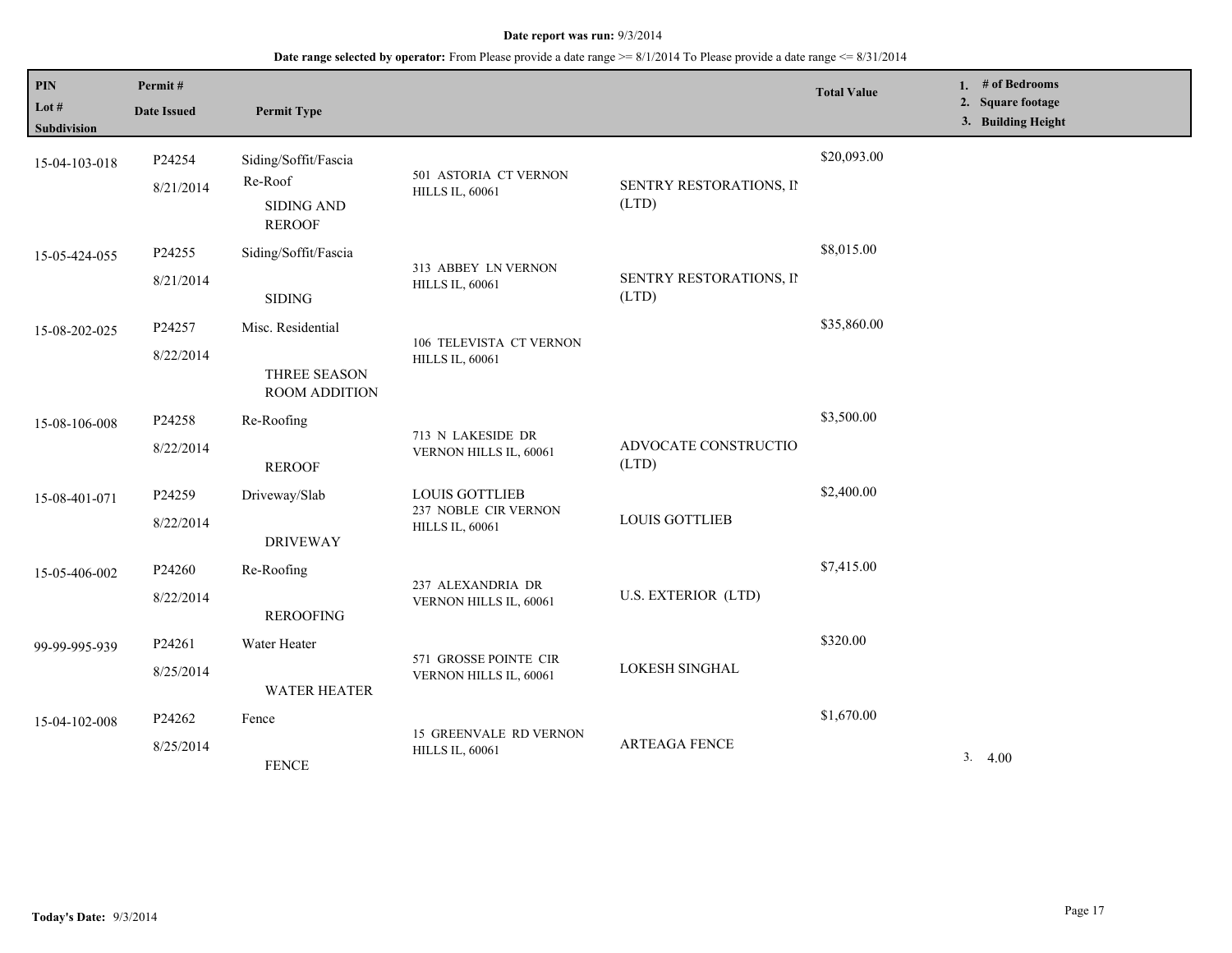| PIN<br>Lot $#$<br>Subdivision | Permit#<br><b>Date Issued</b> | <b>Permit Type</b>                                                                                                                                                                                          |                                                    |                                            | <b>Total Value</b> | 1. # of Bedrooms<br>2. Square footage<br>3. Building Height |
|-------------------------------|-------------------------------|-------------------------------------------------------------------------------------------------------------------------------------------------------------------------------------------------------------|----------------------------------------------------|--------------------------------------------|--------------------|-------------------------------------------------------------|
| 11-29-404-008                 | P24263<br>8/25/2014           | Misc. Residential<br><b>REPAIR WATER</b><br>DAMAGE:<br>DRYWALL,<br>FLOORING,<br><b>KITCHEN</b><br>CABINETS,<br>VANITIES, BSMT<br><b>BAR AREA (NO</b><br><b>CHANGE TO</b><br>LAYOUT, NO<br><b>ADDITIONAL</b> | 156 W PALMER CIR<br>VERNON HILLS IL, 60061         | POLISH BUILDERS                            | \$75,000.00        |                                                             |
| 15-08-401-015                 | P24265<br>8/25/2014           | <b>FIXTURES)</b><br>Driveway/Slab<br>REPLACE<br><b>DRIVEWAY</b>                                                                                                                                             | 341 SUTCLIFFE CIR VERNON<br><b>HILLS IL, 60061</b> | <b>LEONARD E SMITH</b>                     | \$1,600.00         |                                                             |
| 15-06-413-021                 | P24267<br>8/25/2014           | Re-Roofing<br><b>REROOF</b>                                                                                                                                                                                 | 54 N ROYAL OAK DR<br>VERNON HILLS IL, 60061        | W. BROTHERS ROOFING (L                     | \$9,120.00         |                                                             |
| 15-08-220-025                 | P24269<br>8/25/2014           | Fence<br><b>FENCE</b>                                                                                                                                                                                       | 294 W DANBURY DR<br>VERNON HILLS IL, 60061         | MICHAEL H BECKER                           | \$1,450.00         |                                                             |
| 99-99-992-579                 | P24270<br>8/25/2014           | Air Conditioning<br>Furnance<br>A/C & FURNANCE                                                                                                                                                              | 230 S SOUTHGATE DR<br>VERNON HILLS IL, 60061       | TOPTEC HEATING & COOLI<br>$\rm{INC}$       | \$14,000.00        |                                                             |
| 15-04-305-027                 | P24272<br>8/25/2014           | Siding/Soffit/Fascia<br><b>SIDING</b>                                                                                                                                                                       | 113 AUSTIN CT VERNON<br><b>HILLS IL, 60061</b>     | <b>ALBERS EXTERIORS</b>                    | \$10,458.00        |                                                             |
| 15-08-106-005                 | P24273<br>8/25/2014           | Re-Roofing<br><b>REROOF</b>                                                                                                                                                                                 | 719 N LAKESIDE DR<br>VERNON HILLS IL, 60061        | POWER HOME REMODELIN<br><b>GROUP</b> (LTD) | \$18,560.00        |                                                             |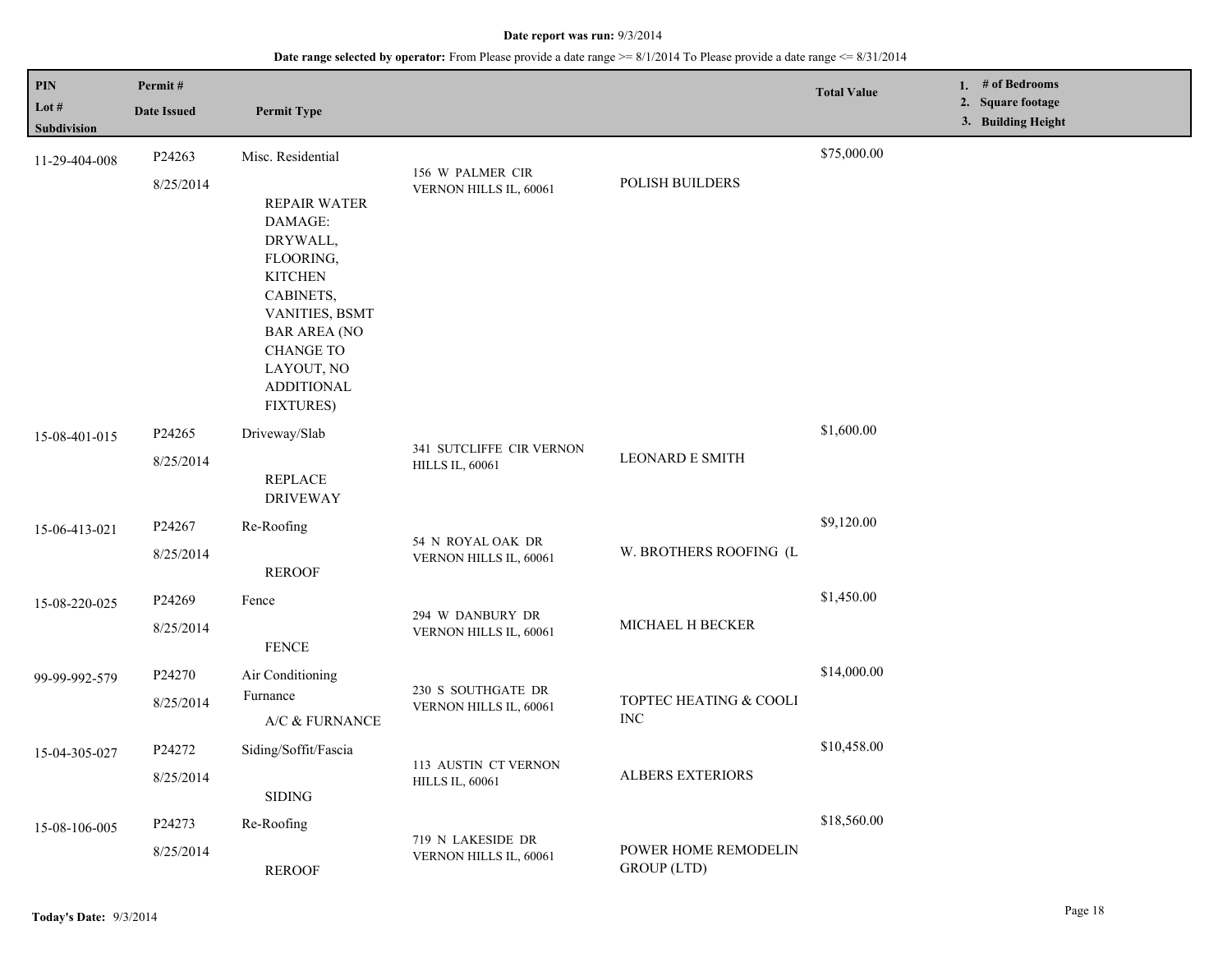| PIN                         | Permit#                                                                                                      |                                         |                                                 |                                | <b>Total Value</b> | 1. $#$ of Bedrooms<br>2. Square footage |
|-----------------------------|--------------------------------------------------------------------------------------------------------------|-----------------------------------------|-------------------------------------------------|--------------------------------|--------------------|-----------------------------------------|
| Lot #<br><b>Subdivision</b> | <b>Date Issued</b>                                                                                           | <b>Permit Type</b>                      |                                                 |                                |                    | 3. Building Height                      |
| 15-08-221-005               | P24274                                                                                                       | Fence                                   |                                                 |                                | \$1,300.00         |                                         |
|                             | 8/25/2014                                                                                                    | <b>FENCE</b>                            | 285 W DANBURY DR<br>VERNON HILLS IL, 60061      | MIKE MEALEY                    |                    | 3.4.00                                  |
| 15-06-405-001               | P24275                                                                                                       | Re-Roofing                              |                                                 |                                | \$3,500.00         |                                         |
|                             | 8/26/2014                                                                                                    | <b>REROOF REAR OF</b><br><b>HOUSE</b>   | 374 N FIORE PKWY<br>VERNON HILLS IL, 60061      | CAPEESH CONSTRUCTION           |                    |                                         |
| 99-99-990-769               | P24276                                                                                                       | Furnace                                 |                                                 |                                | \$4,107.00         |                                         |
|                             | 8/26/2014                                                                                                    | Air<br><b>FURNACE AND A/C</b>           | 1133 GEORGETOWN WAY<br>VERNON HILLS IL, 60061   | HONGBO DAVID CHEN              |                    |                                         |
| 15-06-409-007               | P24277                                                                                                       | Furnace                                 | 269 N FIORE PKWY                                |                                | \$3,400.00         |                                         |
|                             | 8/26/2014                                                                                                    | <b>FURNACE</b>                          | VERNON HILLS IL, 60061                          | JEFFEREY MACDOUGALL            |                    |                                         |
| 15-08-202-052               | P24279                                                                                                       | Furnace                                 | 127 MARIMAC LN VERNON<br><b>HILLS IL, 60061</b> | ANNE PAPANDREA                 | \$7,100.00         |                                         |
|                             | 8/26/2014                                                                                                    | Air<br><b>FURNACE AND A/C</b>           |                                                 |                                |                    |                                         |
| 15-04-306-018               | P24281                                                                                                       | Re-Roofing                              |                                                 |                                | \$6,350.00         |                                         |
|                             | 8/27/2014                                                                                                    | <b>REROOF</b>                           | 11 ALTOONA CT VERNON<br><b>HILLS IL, 60061</b>  | AAA BETTER ROOF INC<br>(UNLTD) |                    |                                         |
| 15-07-209-049               | P24293                                                                                                       | Deck                                    | 1058 W HIDDEN CREEK CT                          |                                | \$6,000.00         |                                         |
|                             | 8/27/2014                                                                                                    | <b>DECK</b>                             | VERNON HILLS IL, 60061                          | <b>RAMANPREET JOHAR</b>        |                    |                                         |
| 15-05-427-007               | P24295                                                                                                       | Patio                                   | 303 APOLLO CT VERNON                            |                                | \$3,506.00         |                                         |
|                             | 8/27/2014                                                                                                    | <b>REPLACE</b><br><b>EXISTING PATIO</b> | <b>HILLS IL, 60061</b>                          | <b>DAVE'S CONCRETE</b>         |                    |                                         |
| 15-04-305-012               | P24297                                                                                                       | Re-Roofing                              |                                                 |                                | \$6,500.00         |                                         |
|                             | 208 ABILENE LN VERNON<br>Siding<br>8/27/2014<br><b>HILLS IL, 60061</b><br><b>REROOF AND</b><br><b>SIDING</b> |                                         | TOM BARDWIL                                     |                                |                    |                                         |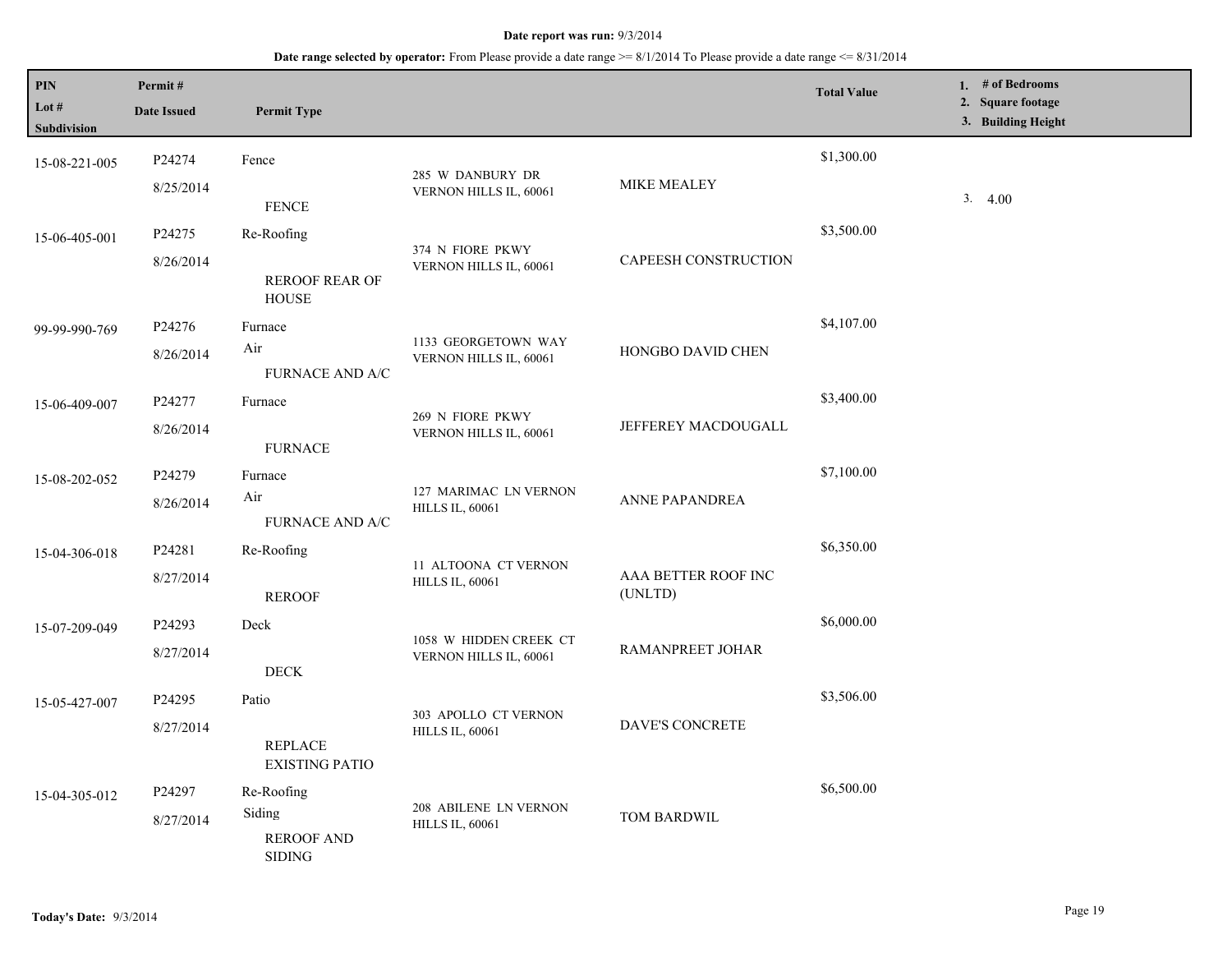| PIN<br>Lot $#$<br><b>Subdivision</b> | Permit#<br><b>Date Issued</b> | <b>Permit Type</b>                                                            |                                                        |                                  | <b>Total Value</b> | 1. # of Bedrooms<br>2. Square footage<br>3. Building Height |
|--------------------------------------|-------------------------------|-------------------------------------------------------------------------------|--------------------------------------------------------|----------------------------------|--------------------|-------------------------------------------------------------|
| 99-99-991-611                        | P24299<br>8/27/2014           | Misc. Residential<br>REHAB HOME -<br>SEE APPLICATION                          | <b>16 DEERPATH DR VERNON</b><br><b>HILLS IL, 60061</b> | <b>JOEL KRAIMAN</b>              | \$20,000.00        |                                                             |
| 15-05-405-024                        | P24300<br>8/28/2014           | Fence<br><b>FENCE</b>                                                         | 207 ARRON CT VERNON<br><b>HILLS IL, 60061</b>          | <b>AZTEC FENCE</b>               | \$5,900.00         | 3.4.00                                                      |
| 99-99-994-941                        | P24301<br>8/28/2014           | Fence<br><b>FENCE</b>                                                         | 625 S ONTARIO ST VERNON<br><b>HILLS IL, 60061</b>      | <b>GEORGE PROCENTO</b>           | \$7,450.00         | 3.4.00                                                      |
| 15-05-426-002                        | P24302<br>8/28/2014           | Water Heater<br><b>WATER HEATER</b>                                           | 303 ALBERT DR VERNON<br><b>HILLS IL, 60061</b>         | MEGAN JACOBS                     | \$890.00           |                                                             |
| 11-32-413-027                        | P24305<br>8/28/2014           | Deck<br>ADD SUSPENSION<br><b>RAILS AND STEP</b><br>TO EXISTING<br>$\rm{DECK}$ | 976 N VERNON CT VERNON<br><b>HILLS IL, 60061</b>       | <b>RAYMOND J FOLIK</b>           | \$2,000.00         |                                                             |
| 15-07-212-003                        | P24306<br>8/28/2014           | Fence<br><b>FENCE</b>                                                         | 911 SAUGATUCK TRL<br>VERNON HILLS IL, 60061            | <b>SUSAN STIMM</b>               | \$3,700.00         | 3.4.00                                                      |
| 15-07-209-060                        | P24307<br>8/28/2014           | Re-Roofing<br><b>REROOFING</b>                                                | 1022 W WILDFLOWER CT<br>VERNON HILLS IL, 60061         | SENTRY RESTORATIONS, II<br>(LTD) | \$12,500.00        |                                                             |
| 15-07-207-011                        | P24308<br>8/28/2014           | Siding/Soffit/Fascia<br><b>SIDING</b>                                         | 13 S ST. CLAIR LN VERNON<br><b>HILLS IL, 60061</b>     | SENTRY RESTORATIONS, II<br>(LTD) | \$16,592.00        |                                                             |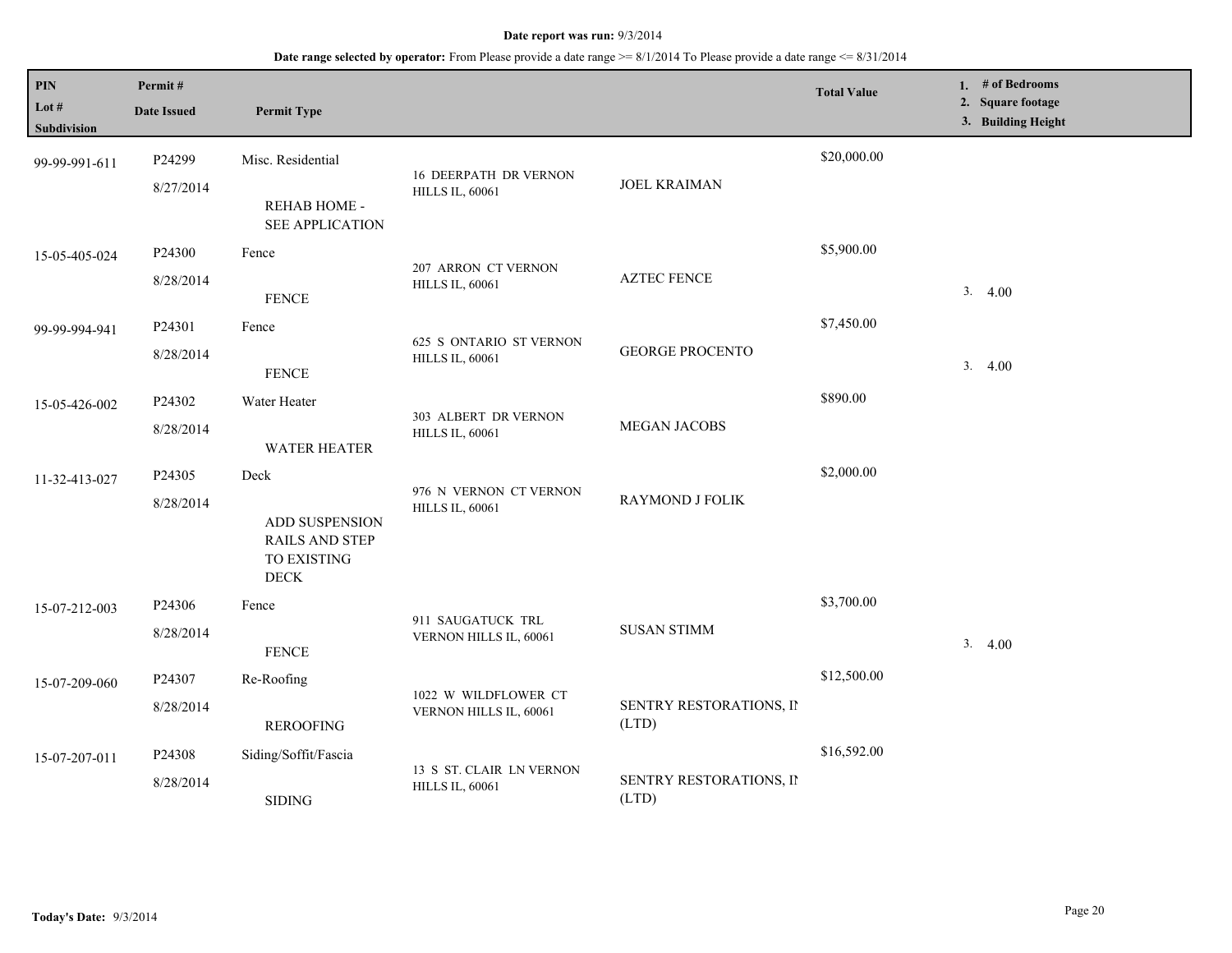| PIN<br>Lot #               | Permit#            |                                               |                                                 |                                            | <b>Total Value</b> | 1. # of Bedrooms<br>2. Square footage |
|----------------------------|--------------------|-----------------------------------------------|-------------------------------------------------|--------------------------------------------|--------------------|---------------------------------------|
| <b>Subdivision</b>         | <b>Date Issued</b> | <b>Permit Type</b>                            |                                                 |                                            |                    | 3. Building Height                    |
| 99-99-993-017              | P24309             | Re-Roofing                                    | 30 MONTEBELLO DR                                |                                            | \$16,977.00        |                                       |
|                            | 8/28/2014          | Siding<br>REROOFING &<br><b>SIDING</b>        | VERNON HILLS IL, 60061<br>(LTD)                 | SENTRY RESTORATIONS, II                    |                    |                                       |
| 15-08-204-015              | P24310             | Furnace                                       |                                                 |                                            | \$4,625.00         |                                       |
|                            | 8/29/2014          | <b>FURNACE</b>                                | 61 MONTEREY DR VERNON<br><b>HILLS IL, 60061</b> | RICH VAN AUKEN                             |                    |                                       |
| 15-06-414-015              | P24312             | Patio                                         |                                                 |                                            | \$800.00           |                                       |
|                            | 8/29/2014          | <b>PATIO</b>                                  | 6 N SOUTHFIELD DR<br>VERNON HILLS IL, 60061     | WILLIAM M STEELE                           |                    |                                       |
| 15-05-424-020              | P24313             | Siding/Soffit/Fascia                          |                                                 |                                            | \$18,500.00        |                                       |
|                            | 8/29/2014          | Re-Roof<br><b>REROOF AND</b><br><b>SIDING</b> | 212 ALBERT DR VERNON<br><b>HILLS IL, 60061</b>  | <b>ALBERS EXTERIORS</b>                    |                    |                                       |
| 15-09-110-021              | P24315             | Re-Roofing                                    | 139 S BROOK HILL LN<br>VERNON HILLS IL, 60061   | <b>BBP CUSTOM BUILDERS</b>                 | \$27,100.00        |                                       |
|                            | 8/29/2014          | Siding                                        |                                                 |                                            |                    |                                       |
|                            |                    | <b>RERROF AND</b><br><b>SIDING</b>            |                                                 |                                            |                    |                                       |
| 99-00-000-011              | P24316             | Re-Roofing                                    |                                                 |                                            | \$8,200.00         |                                       |
|                            | 8/29/2014          | <b>REROOF</b>                                 | 1079 W WARREN LN<br>VERNON HILLS IL, 60061      | VASAT EXTERIORS CARPEI<br>& ROOFING        |                    |                                       |
| 15-05-405-078              | P24317             | Patio                                         |                                                 |                                            | \$5,000.00         |                                       |
|                            | 8/29/2014          | <b>PATIO</b>                                  | 215 AMBER LN VERNON<br><b>HILLS IL, 60061</b>   | RAYMOND J BARDWIL                          |                    |                                       |
| 99-99-996-537              | P24318             | Re-Roofing                                    |                                                 | LOT 18                                     | \$12,500.00        |                                       |
| LOT <sub>18</sub><br>POD A | 8/29/2014          | <b>REROOF</b>                                 | 1891 N TREVINO TER<br>VERNON HILLS IL, 60061    | AMERICAN BUILDING<br>CONTRACTORS INC-UNLIM |                    |                                       |
| 15-07-212-005              | P24320             | Siding/Soffit/Fascia                          |                                                 |                                            | \$8,300.00         |                                       |
|                            | 8/29/2014          | <b>SIDING</b>                                 | 877 SAUGATUCK TRL<br>VERNON HILLS IL, 60061     | ALOHA CONSTRUCTION IN                      |                    |                                       |